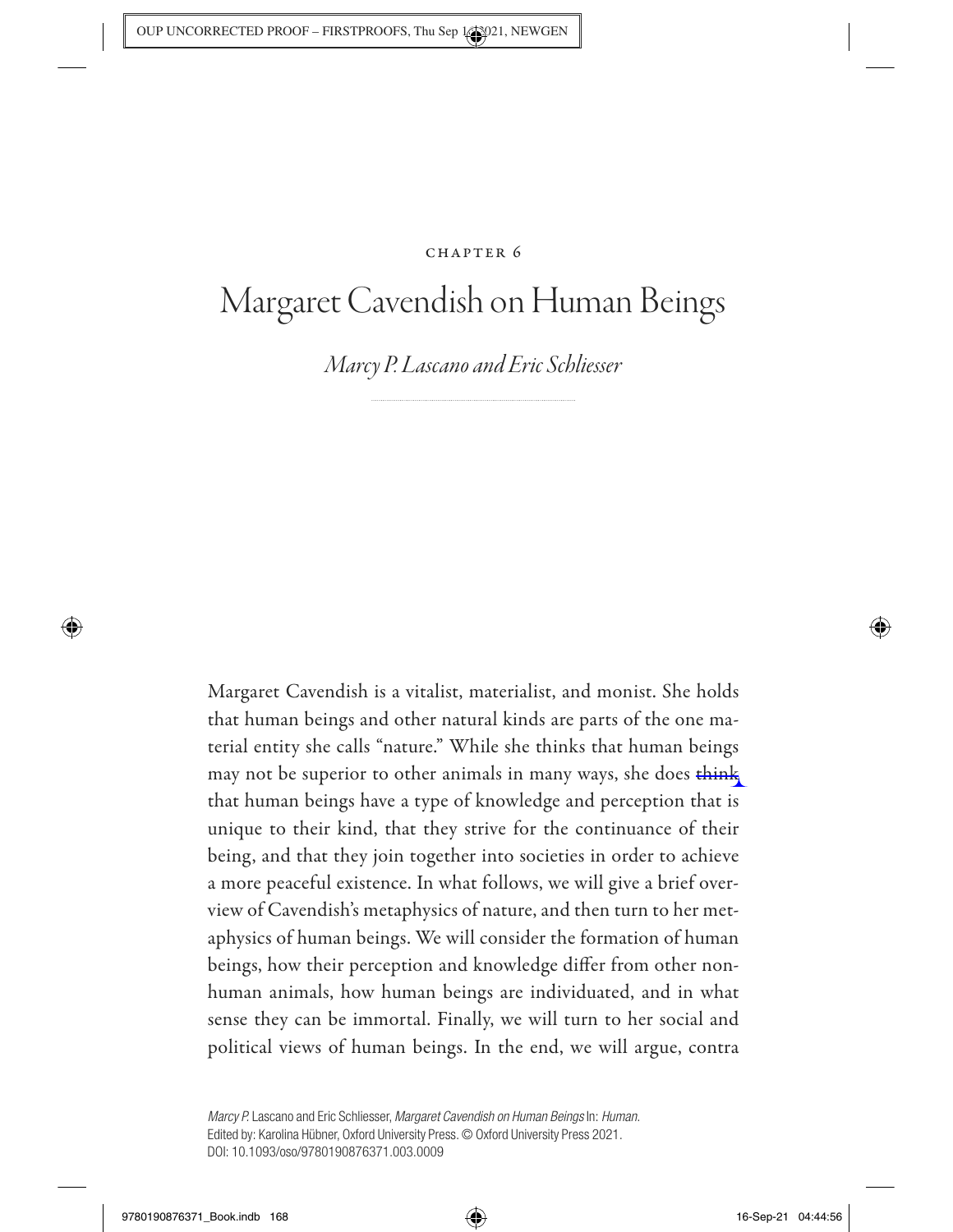current scholarship, $<sup>1</sup>$  that Cavendish's views about the social nature</sup> of the human beings mirror her views about the metaphysical structure of nature. In particular, we show that Cavendish embraces *both* natural and social hierarchy as well as a form of sexual equality that we dub "Platonic feminism."

AQ: pls. review all instances of this term and show all in caps or lowercase throughout (including in the abstracts and keywords)

## The Metaphysics of Nature

Cavendish holds that everything in nature is material and there is nothing outside of nature. Cavendish's ontology has two levels: The constituent (or essential) parts of matter (the whole of which she refers to as "nature"), and the composed parts of nature, which are the individuals within this whole. It is helpful to think of her two levels of ontology as similar to our current conceptions of the physical world, which has a subatomic level, with material entities that are invisible to our perception (which is analogous to Cavendish's constituent matter) and are the building blocks of the level of the macroscopic objects of our everyday experiences. These macro- level objects are the objects Cavendish would call the composed parts of nature.

Constituent matter is infinite, and in it we can discern three "degrees," "sorts," "types," or "kinds" of matter: rational animate matter, sensitive animate matter, and inanimate matter.<sup>2</sup> Cavendish is pretty clear that while these degrees of matter can be divided into animate and inanimate matter, we should not think of them as two (or three) distinct and separate things. She insists that there is only one matter. In what respect are they degrees? It makes a lot of intuitive sense to think of degrees of

↔

 <sup>1</sup> See, especially, Deborah Boyle, *The Well- Ordered Universe: The Philosophy of Margaret Cavendish* (Oxford: Oxford University Press, 2018). We engage at length with Boyle's work because she has offered the first sustained philosophical interpretation of Cavendish's views of social and political matters in light of her metaphysics.

 <sup>2</sup> Cavendish also sometimes says "parts," but because that word has contemporary meanings that Cavendish would reject, we avoid using it here.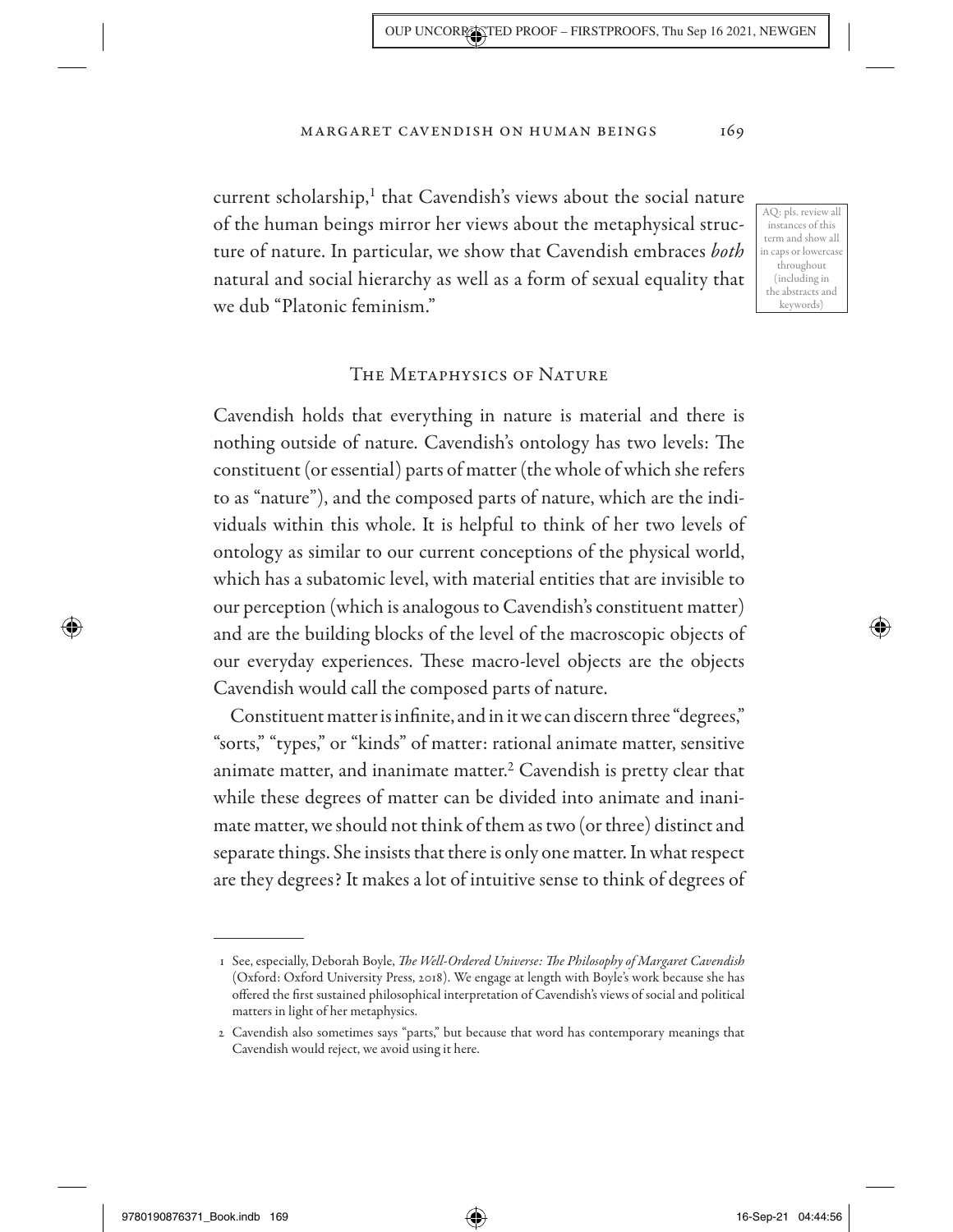AQ: pls. ensure all GNP cits. are by p. no., as stated in this note (some appear to contain numbers that are not p. nos.; if these must be retained, provide a fuller explanation of your system of citing from GNP)

◈

density. We might, for instance, think of inanimate matter as the most dense, heavy, and material, and rational matter as the subtlest, lightest sort of matter possible. On this account, there would be a continuum of density within matter. And Cavendish does sometimes talk this way. For instance, in *Philosophical Letters* (PL), she writes: "the truth is, the purity of reason is not so perspicuous and plain to sense, as sense is to reason, the sensitive matter being a grosser substance then the rational."3 However, in *Grounds of Natural Philosophy*, Cavendish clarifies her position.<sup>4</sup> She writes: "but, pray mistake me not, when I say, the Inanimate Parts are grosser; as if I meant, they were like some densed Creature; for, those are but Effects, and not Causes: but, I mean gross, dull, heavy Parts, as, that they are not Self-moving; nor do I mean by Purity, Rarity; but Agility: for, Rare or Dense Parts, are Effects, and not Causes: And therefore, if any should ask, Whether the Rational and Sensitive Parts were Rare, or Dense; I answer, They may be Rare or Dense, according as they contract, or dilate their Parts (GNP 5). Here, Cavendish makes clear that the sense in which rational, sensitive, and inanimate matter are degrees is in the sense not of degrees of density (familiar, say, from Descartes's natural philosophy) but in degrees of motion. According to Cavendish, density and rarity are *effects* of motion. So any bits of matter can be dense or rare depending on their current motions. However, when we think of the essence or nature of the constituent degrees of matter, we see that rational matter is the most agile— she sometimes says "freer"— and the inanimate matter does not move itself at all but is merely moved by the sensitive matter. So the continuum of matter is from the fastest moving and most free (unencumbered) to the merely moved and least free degree.

 $\textcolor{blue}{\textcircled{\blacklozenge}}$ 

 <sup>3</sup> Cavendish, *Philosophical Letters: or, Modest Reflections Upon some Opinions in Natural Philosophy, maintained By several Famous and Learned Authors of this Age* . . . (London, 1664), 449. Cited as PL followed by page number.

 <sup>4</sup> Cavendish, *Grounds of Natural Philosophy: Divided into Thirteen Parts: With an Appendix containing Five Parts* (West Cornwall, CT: Locust Hill Press, 1996). Cited as GNP followed by page number.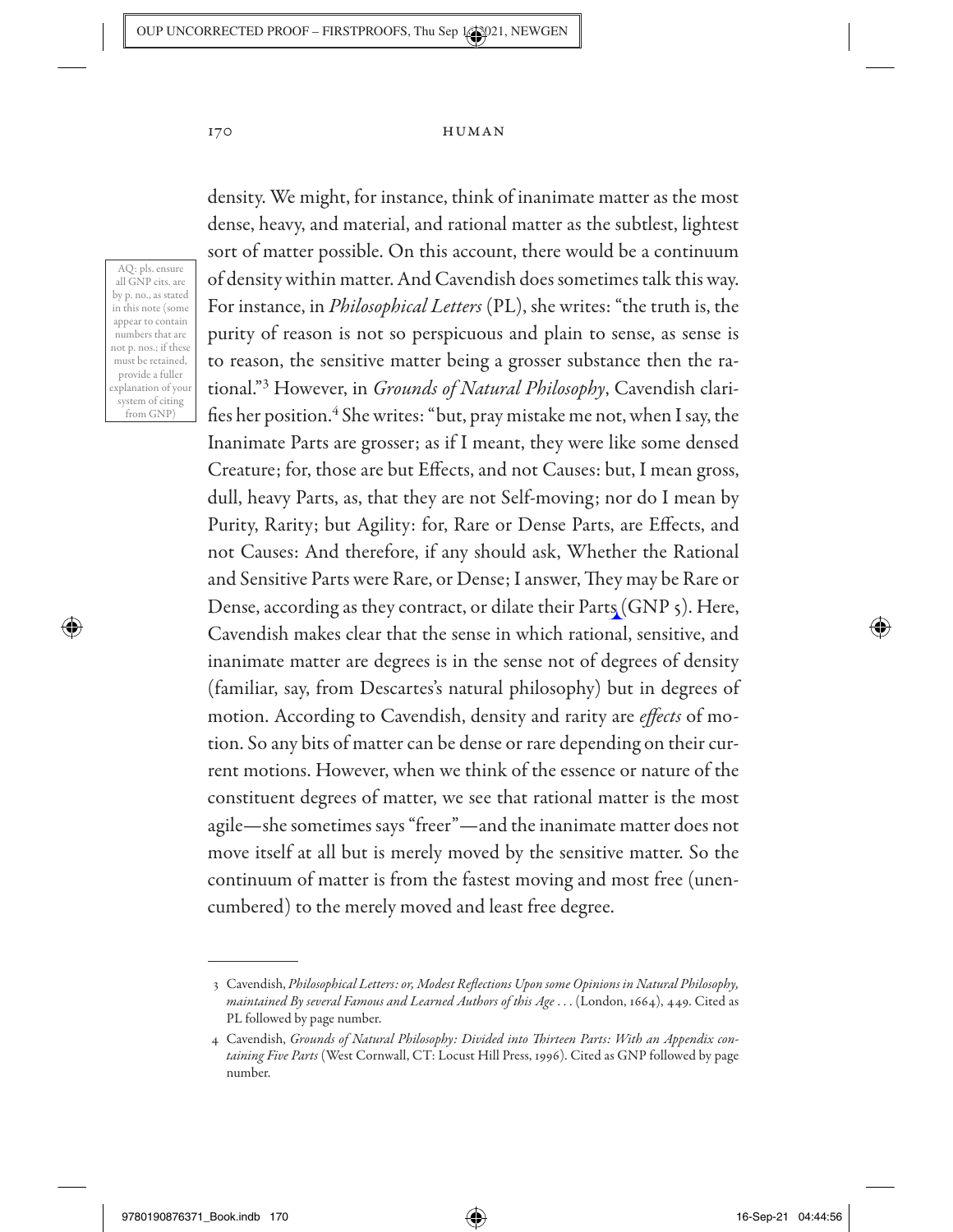The animate degrees of matter— rational and sensitive— are selfmoving. However, inanimate matter is merely moved by sensitive matter. This slows sensitive matter down a bit. Cavendish calls the inanimate matter a "burden" that reduces the agility of sensitive matter. She provides an analogy for how the sensitive moves the inanimate it does so as a horse moves a rider, or a hand moves a stick. In these cases, we are to imagine that the rider and the stick are not moving themselves but are carried along by the movement of the horse and hand, respectively. The three degrees, due to their respective types of motion, have different functions within the hierarchically organized whole of matter. She writes: "for as in the exstruction of a house there is first required an architect or surveyor, who orders and designs the building, and puts the labourers to work; next the labourers or workmen themselves; and lastly the materials of which the house is built: so the rational part, said they, in the framing of natural effects, is, as it were, the surveyor or architect; the sensitive, the labouring or working part; and the inanimate, the materials: and all these degrees are necessarily required in every composed action of nature."<sup>5</sup> The rational degree of matter functions as the architect or designing parts directing the sensitive degree of matter, which works along with the inanimate matter to compose the actions of a being. Cavendish claims that these degrees of matter are in "complete mixture." What does Cavendish tell us about complete mixture? One thing she says is this: "for there is such a commixture of animate and inanimate matter, that no particle in Nature can be conceived or imagined, which is not composed of animate matter as well as of inanimate" (OEP 158). Cavendish holds (like Descartes) that matter is infinitely divisible, so there is actually no smallest particle of matter, but she notes that this commixture implies that every degree of matter is contained in every bit of matter, even in,

 $\textcolor{blue}{\textcircled{\blacklozenge}}$ 

 <sup>5</sup> Cavendish, "Argumental Discourse," in *Observations upon Experimental Philosophy* (1668), ed. E. O'Neill (Cambridge: Cambridge University Press, 2001), 24. Cited as OEP followed by page number. See also OEP 156–57, 181, PL 423–25, 530–31, and GNP 50–52.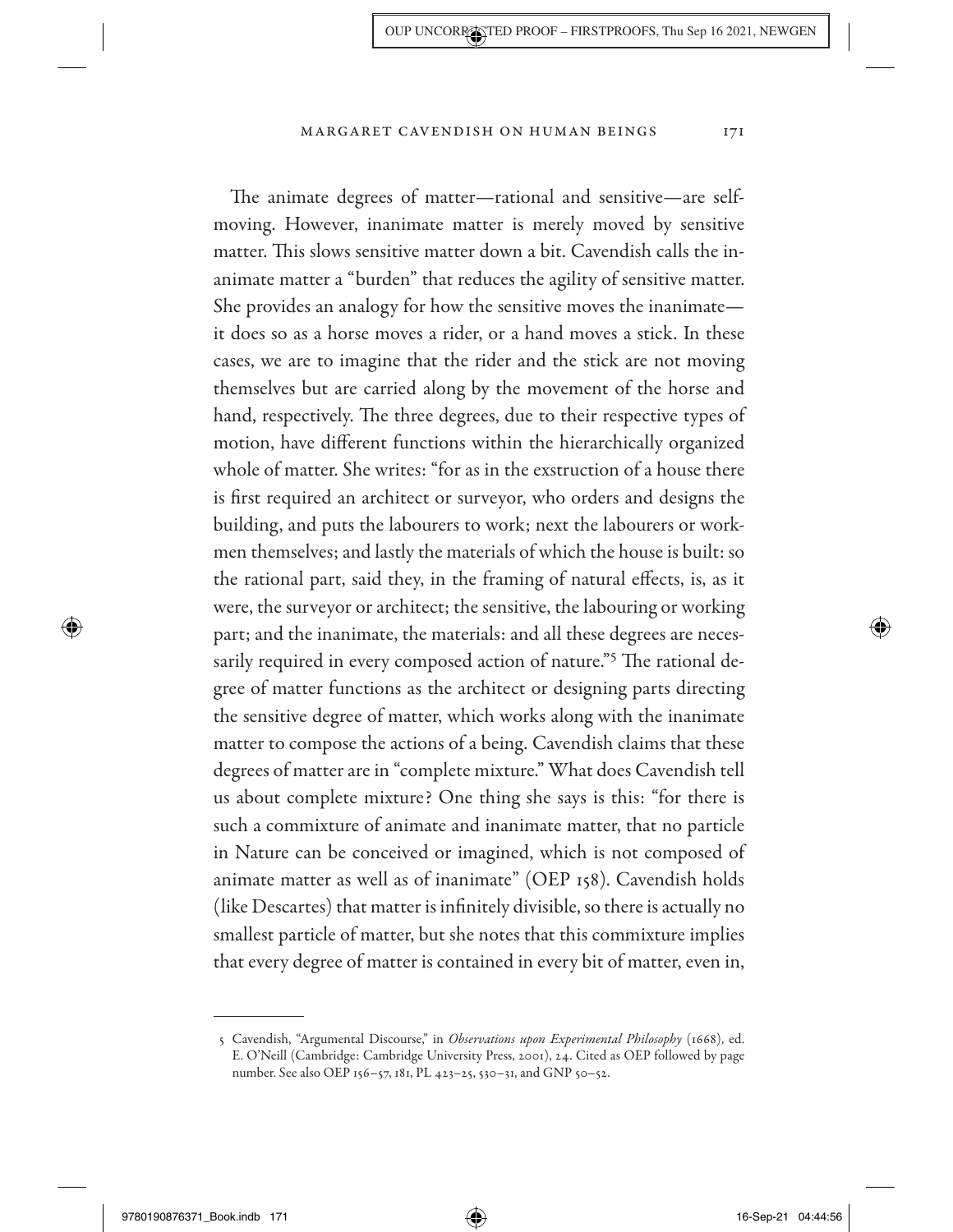were it possible, the smallest atom.<sup>6</sup> She writes: "since Nature consists of a commixture of animate and inanimate matter, and is self- moving, there can be no part or particle of this composed body of Nature, were it an Atome, that may be call'd Inanimate, by reason there is none that has not its share of animate, as well as inanimate matter, and the commixture of these degrees being so close, it is impossible one should be without the other" (OEP 16). Cavendish also tells us that "Infinite Matter in itself and its own essence is simple and homogeneous" (OEP 199). So the doctrine is that the three degrees are blended in such a way that all three degrees are found in any given portion of matter, and in such a way that any proportionality between the degrees is maintained throughout. We may think of this complete blending as similar to a homogeneous mixture that we find in chemistry. In such mixtures, two or more substances are combined so that the same proportions of the components are maintained throughout any given sample and are such that each substance retains its own chemical identity. Chemical bonds between the components are neither broken nor formed, although new physical properties may result from the mixture. Likewise, Cavendish maintains that although all three degrees are completely blended, each maintains its own degree of motion and freedom.

Cavendish explicitly says that there is infinite animate matter and infinite inanimate matter. But she does not say anywhere (that we have found) that there is more of one degree than another, even though the analogies she uses to discuss the three degrees would certainly lead one to believe that she thinks that there is more sensitive than rational matter and perhaps more inanimate matter than animate matter. Consider her frequently repeated claim that the three degrees of matter are analogous to an architect or designer, workmen, and the materials for building a house. The rational is the designer, the sensitive is the

◈

 $\textcolor{blue}{\textcircled{\blacklozenge}}$ 

 <sup>6</sup> See Jonathan Shaheen, "Part of Nature and Division in Margaret Cavendish's Materialism," *Synthese* 196 (2019): 3551– 75, for an argument that Descartes and Cavendish have different views about the nature of matter.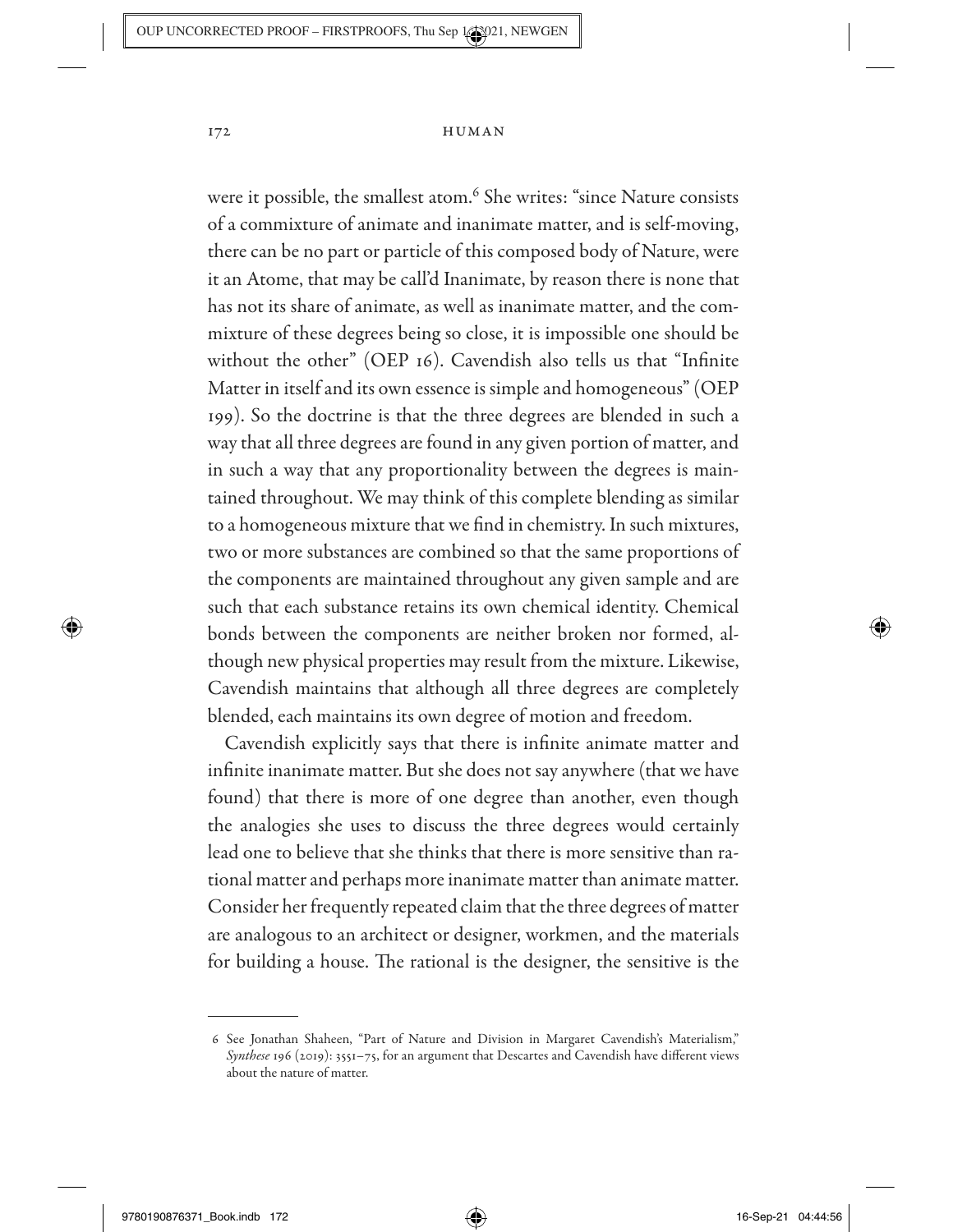builders, and the inanimate is the materials on which they work.7 It seems, at least, from experience, that we understand that in this hierarchical order there are more builders than designers, and more materials than builders. If this is how Cavendish understands the proportionality of degrees of matter, then we have reason to think that although there is infinite animate matter and infinite inanimate matter, there is "more" inanimate matter than animate matter, and more sensitive matter than rational matter. We can understand this sense of "more" in the same way we can say that there are infinite real numbers and infinite rational numbers, yet there are more real than rational numbers infinitely many more.

As we have said, Cavendish holds that rational and sensitive matter are self-moving (animate), and then there is inanimate matter. That some matter is self-moving seems to be a brute fact for Cavendish. There is no deeper explanation for why some matter is self-moving other than that self- motion is the best possible explanation for the variety and change we observe in the world. However, Cavendish does spend a fair amount of time explaining why some matter is not selfmoving. Recall that Cavendish holds that the degrees of matter are degrees of motion. When she provides justification for the existence of motionless matter, she argues that it is necessary to balance matter. Without inanimate matter, the sensitive matter might move as quickly as the rational matter, and all things would happen "in an instant." Cavendish holds that rational and sensitive matter just are reason and sense, both of which she thinks are immediate in our experience. If our thoughts and perceptions were not slowed by inanimate matter, all motion in the world would happen instantaneously. "This triumvirate of the degrees of matter . . . is so necessary to balance and poise nature's actions, that otherwise the creatures which nature produces, would all be produced alike, and in an instant" (OEP  $25-26$ ). Thoughts and

9780190876371\_Book.indb 173 780190876371\_Book.indb 173

↔

 $\textcircled{\textcircled{\char'42}}$ 

<sup>7</sup> For the architect analogy, see PL 151-52; OEP 99; and GNP 61.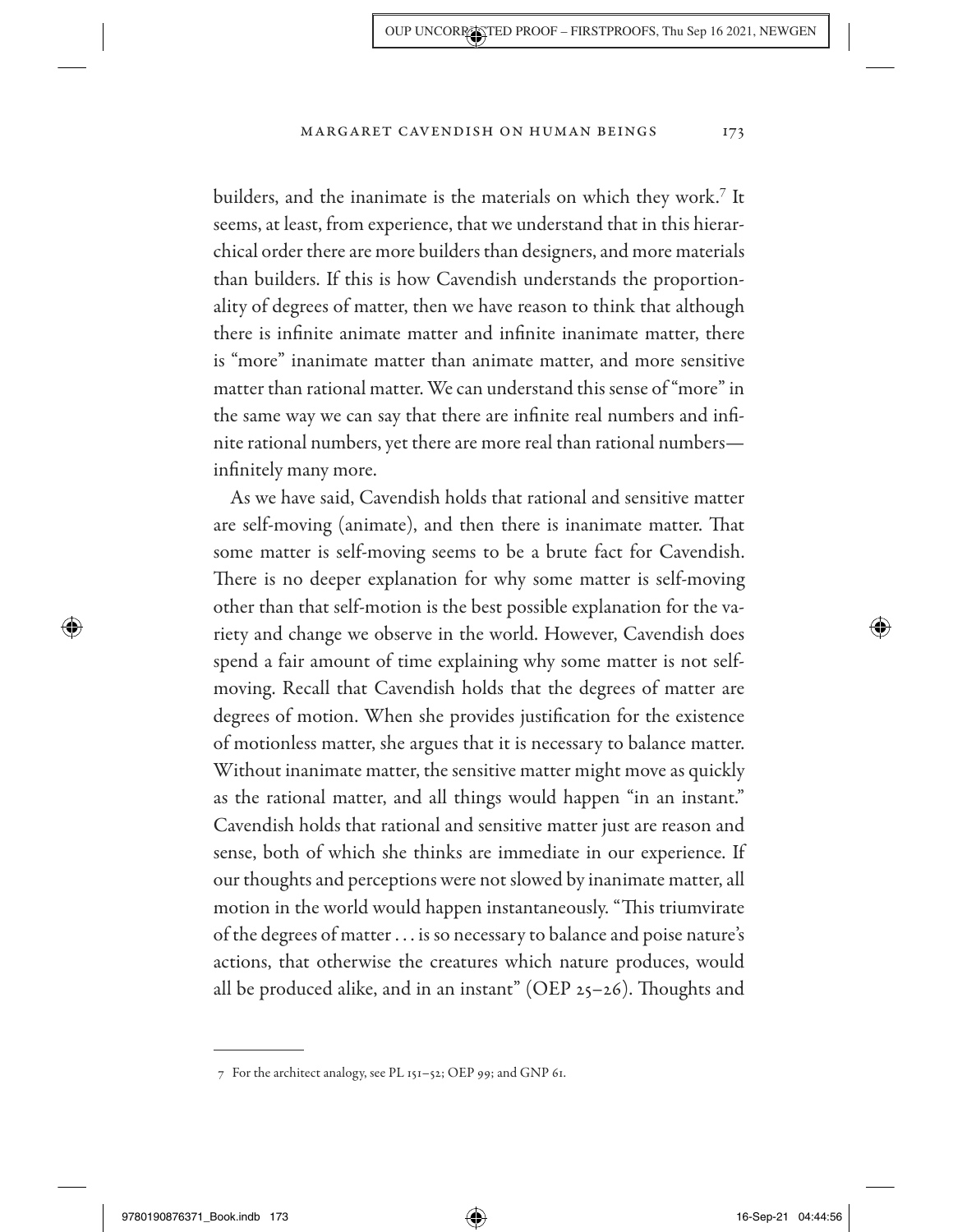perceptions happen quickly; however, things in the world seem to have a sort of permanence, as well as a growth and decay cycle that cannot fully be accounted for by the swift motions of sense and reason. In order for the world to exhibit the sort of permanence and steady, or relatively steady, figures that it does, Cavendish holds that there must be some matter that does not move by itself but is only moved by other matter, which in turn slows down that matter that must carry this burden with it.

Through the complete mixture of the three degrees of matter we get bodies that are self-moving, self-knowing, and perceptive. Since every part of nature is essentially minded, Cavendish is committed to panpsychism: universal mindedness. Why does she hold that every part of nature is sensitive and rational? She maintains that without sense there can be no motion and without reason there can be no orderly motion. Since we know by experience that there is such orderly motion in the world, we have reason to believe that every part of nature is minded. She writes: "that every part has not only sensitive, but also rational matter, is evident, not only by the bare motion in every part of nature, which cannot be without sense, for wheresoever is motion there's sense; but also by the regular, harmonious, and well- ordered actions of nature, which clearly demonstrates, that there must needs be reason as well as sense, in every part and particle of nature; for there can be no order, method, or harmony, especially such as appears in the actions of nature, without there to be reason to cause that order and harmony" (OEP 207). The orderly self-motion of nature shows that nature is sensitive and rational in all her parts. For it is impossible that the infinite degrees of nature would move in a harmonious way without "knowing how, wither, or why to move" (OEP 207).<sup>8</sup>

The underlying intuition can be explained by way of the Cartesian physics she rejects. In Descartes's physics every body preserves its state

◈

 $\textcircled{\textcircled{\char'42}}$ 

 <sup>8</sup> This is the same language Hobbes uses when he speaks of the voluntary actions of human beings.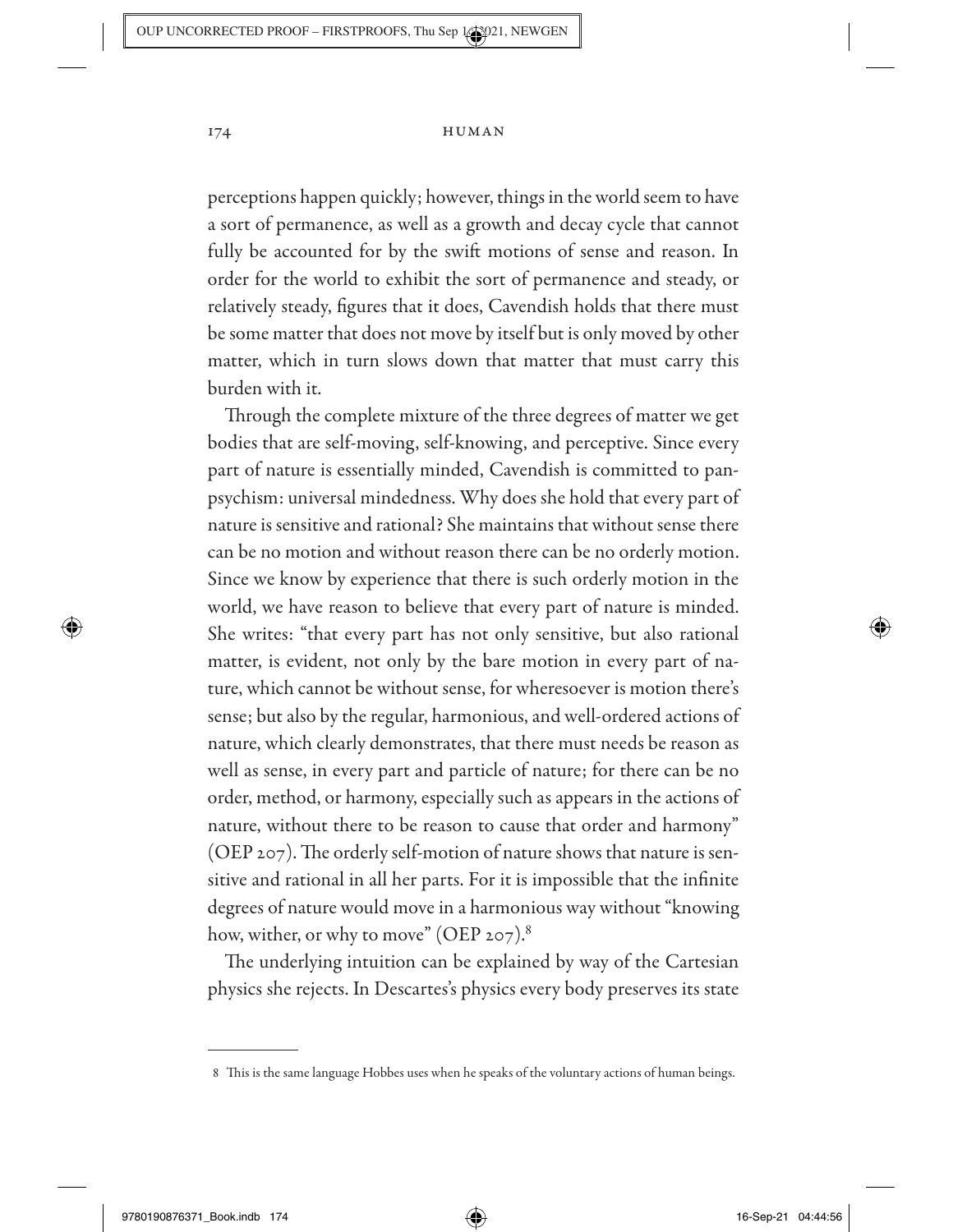unless deflected from it by another body. But the state that is preserved is rectilinear. One may well wonder how an inert body "knows" to preserve the state of a straight line, not to mention what such directionality amounts to in a plenum without any fixed points. Descartes does not explain, and it is hard to see how he can explain, such questions.<sup>9</sup> So, in light of lack of explanatory resources in a mechanical philosophy, it is quite natural to think that observed order must be, in part, a consequence of the constituent-level entities having knowledge of their own current motions as well as the motions of the parts adjoining them. (This is a form of innate self-knowledge for Cavendish.) This allows bits of matter to adjust to other bits of matter in virtue of being sensitive to each other's presence and, thereby, indirectly to the whole universe's order.10

While Cavendish holds that nature produces generally harmonious effects due to the cooperation of the rational and sensitive parts, she also thinks that self-motion and the infinite divisibility of matter are causes of variety and irregularity in the world. "For though the several changes of motion, and different shapes or figures of several creatures, strive to make disturbance and discord, yet the matter being one in it self, makes peace and concord".<sup>11</sup> Disorder, according to Cavendish, is as natural as order. It is necessary for variety in the world. Thus, because nature is self-moving, it is capable of division and disruption, which causes variety, but because nature is also rational, there is a large degree of regularity in the whole of nature. Cavendish can hereby dispense with laws of nature and, thereby, with a God that commands or

◈

 <sup>9</sup> A related problem shows up in Descartes's collision laws, where some quantity is preserved through the collision, and somehow the second body "knows" to adjust accordingly. Spinoza seems to have discerned similar problems in Descartes, see Schliesser, Eric. "Spinoza and the Philosophy of Science: Mathematics, Motion, and Being," in *The Oxford Handbook of Spinoza, e*d. Michael Della Rocca (Oxford: Oxford University Press, 2018), 184.

 <sup>10</sup> The underlying insight here is close to Boyle's version, *Well- Ordered Universe,* 93. However, we reject the strong normativity that Boyle claims for rules of nature.

 <sup>11</sup> *Philosophical and Physical Opinions* (London, 1655), significantly altered 2nd ed. (London, 1663), 11.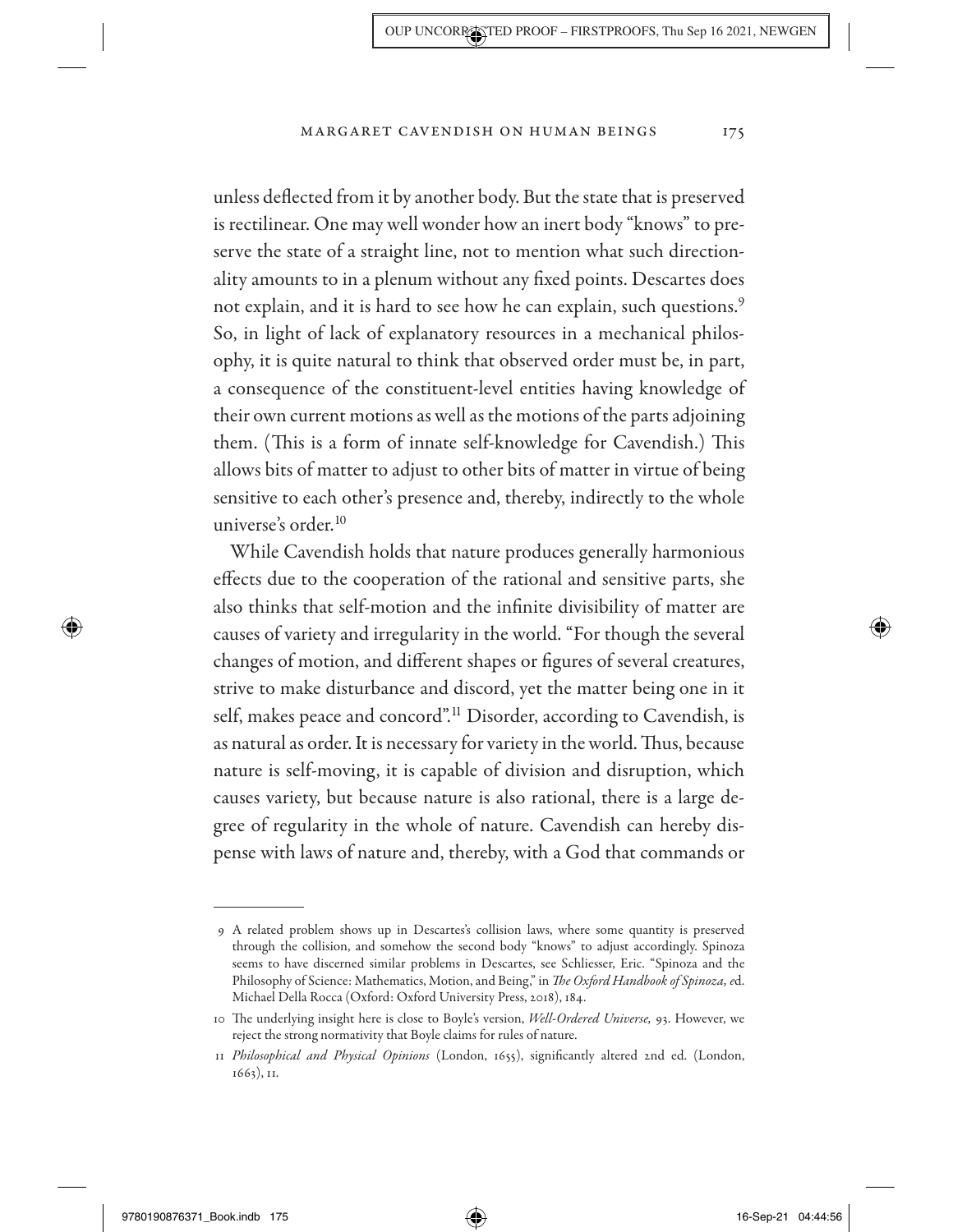is the source of them. Cavendish often describes nature as balanced and poised. This balance between composition and division maintains nature as one continuous matter.

The self-motions of nature include composing and dividing, contracting and dilating, respiration and emission, perception, and so on. While Cavendish says there are infinite motions at the composed level, she seems to mean infinitely many particular motions rather than types of motions. In fact, it seems that there are really only four primary types of motion for Cavendish (the rest being modifications of these): the most basic and often mentioned is composition, but division, contraction, and dilation also play significant roles in her later philosophical writings. She writes: "and the chief actions of nature, are composition and division, which produce all the variety of nature" (OEP  $\frac{1}{13}$ , 140). According to Cavendish, every act of composition is also an act of division, that is, every time a part divides from one part, it joins to another. (There is no vacuum.)<sup>12</sup> Composition and division are how individuals are composed.

# *Human Beings and Other Individuals*

When parts compose and move as one, we get a particular individual, like a human being or plant. She writes:

but, what we call finite parts, are nothing else but several corporeal figurative motions, which make all the difference that is between the figures or parts of nature, both in their kinds, sorts, and particulars. And thus finite and particular parts are all one, called thus, by reason they have limited and circumscribed figures, by which they are discerned from each other; but not single figures, for they are all joined in one body, and are parts, of the one infinite whole, which is

↔

 <sup>12 &</sup>quot;Thus it remains firm, that self- motion is the only cause of the various parts and changes of figures; and that when parts move or separate themselves from parts, they move and join to other parts, at the same point of time" (OEP 127).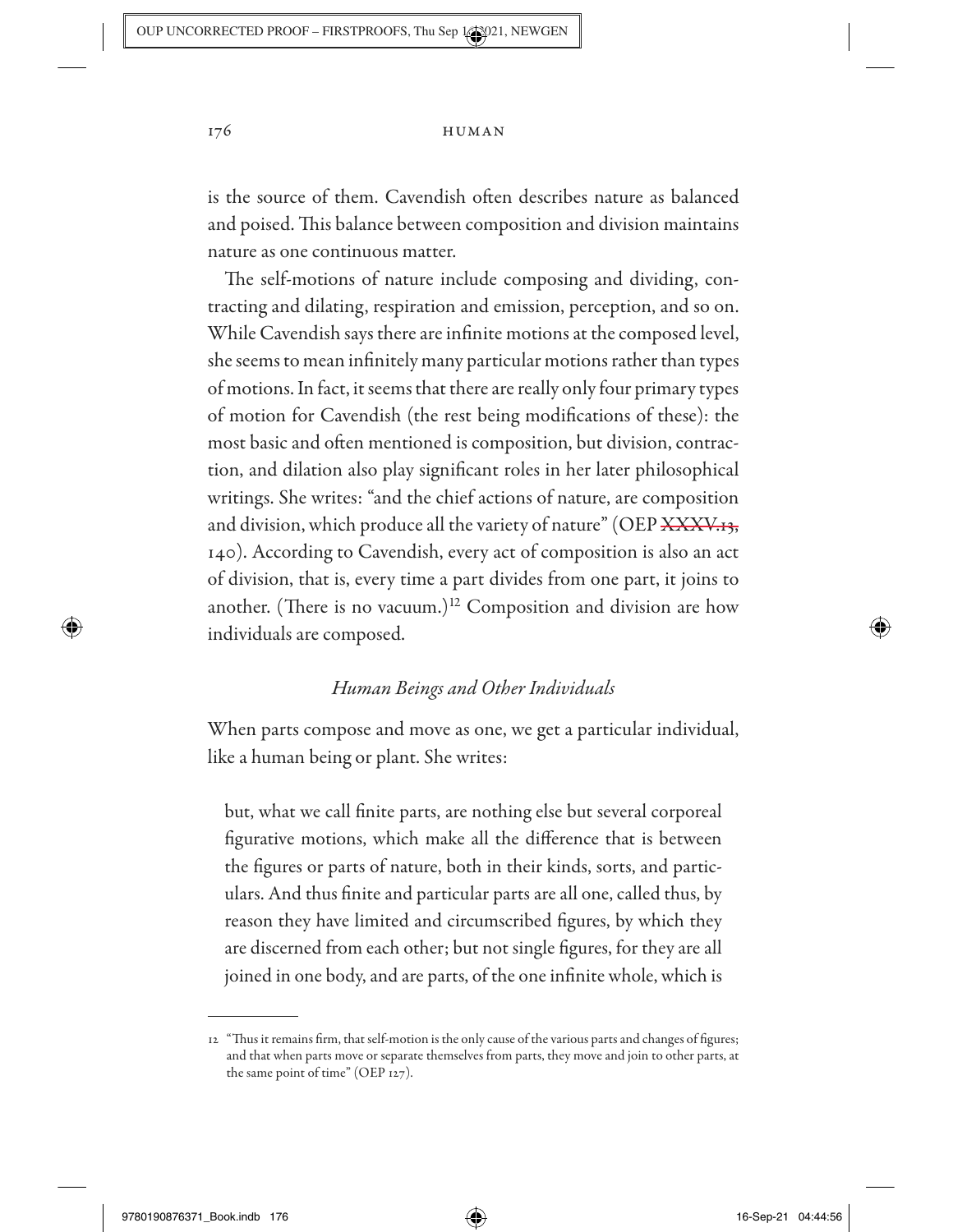nature; and these figures being all one and the same with their parts of matter, change according as their parts change, that is, by composition and division. (OEP 31)

That is to say, for Cavendish, the existence of finite entities as finite is, in a certain sense, an epistemic consequence of their limitation and the existence of cognizing beings (which are finite, and so on). Cavendish here echoes Platonist doctrines that finite beings are really only one entity because they are emanated from a single source. For Cavendish, boundaries serve an epistemic role in the perceptions of limited beings like us. While there are determinate figures in motions that we acknowledge as natural kinds, these individuals are also, and more fundamentally, parts of the whole of nature.

We can see now that human beings result from the movements of matter determining certain circumscribed figures and motions— those of a human being. For Cavendish, human beings are one of the many natural kinds we find in nature.

Cavendish believes that the matter of human beings is held together by sympathetic motions and love. All of nature generally exhibits sympathetic motions both within one composed body and between composed bodies. She writes: "an influence is this; when as the corporeal figurative motions, in different kinds, and sorts of creatures, or in one and the same sorts, or kinds, move sympathetically: And though there be antipathetical motions, as well as sympathetical; yet, all the infinite parts of matter, are agreeable in their nature, as being all material, and self-moving; and by reason there is no vacuum, there must of necessity be an influence amongst all the parts of nature"  $(GNP<sub>15–16</sub>)$ . She argues that the parts of nature, being one whole, naturally have a sympathetic unity. She writes: "Nature may use more or less force as she pleases: Also she can and doth often use opposite actions, and often sympathetical and agreeable actions, as she pleases; for Nature having a free power to move, may move as she will; but being wise, she moves as she thinks best, either in her separating or uniting motions,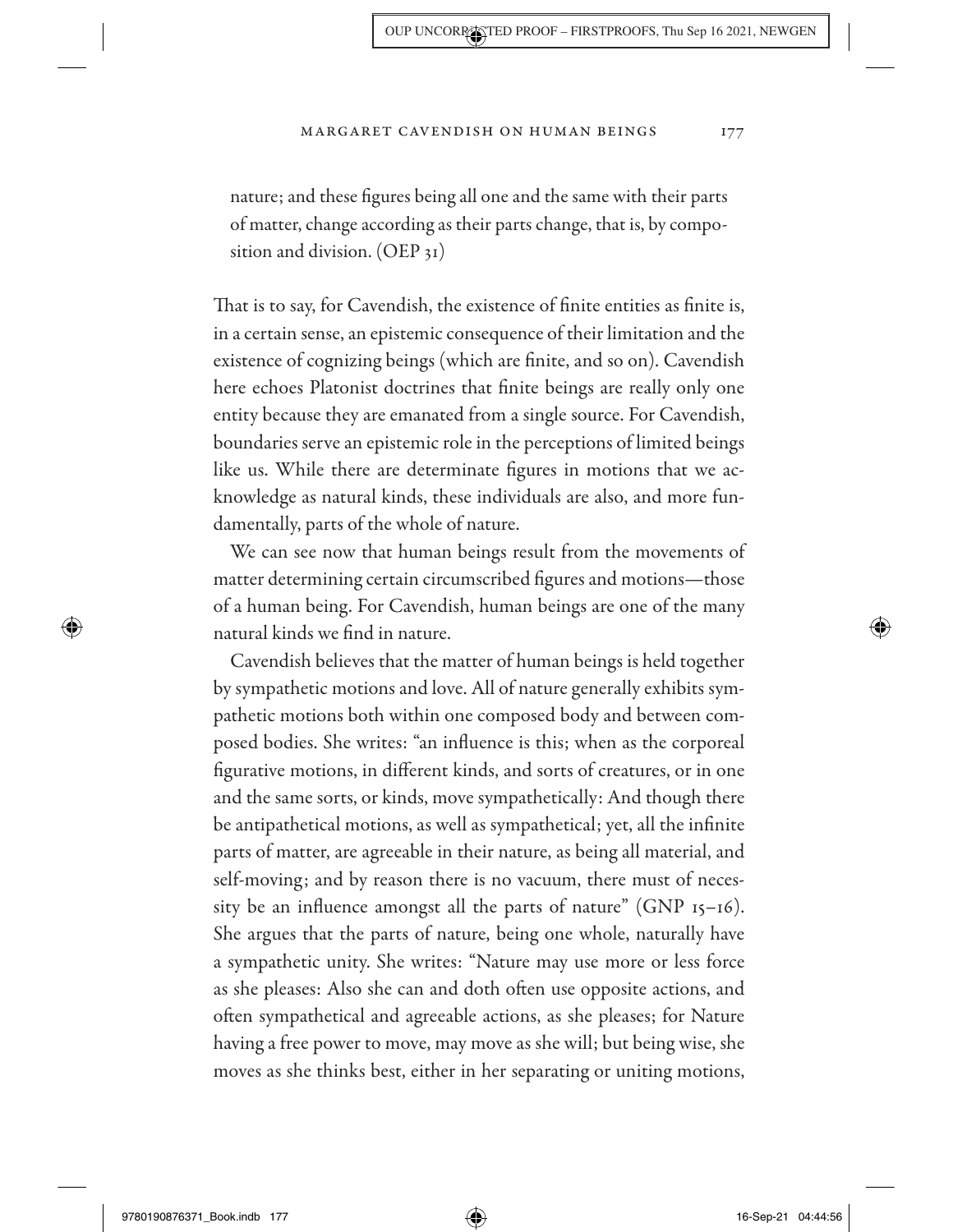for continuance, as well as for variety" (PL 214). Every part of nature has not only self-motion and self-knowledge but also self-love, which results from this motion and knowledge. Passionate love, which Cavendish glosses as *desire* or *sympathetical motion*, is something that occurs between parts and is the bond that holds them together. Her account of sympathetic motions is in keeping with traditional accounts of sympathy, which claim that such sympathy only holds among entities that share a (fundamental) likeness.13

Parts of individuals, which Cavendish calls a "society," like human beings, have passionate love for one another as a result of their unity. "Passionate Love belongs to several Parts; so that the several parts of one society, as one creature, have both passionate love, and self- love, as being sympathetically united in one society: Also, not only the parts of one and the same society, may have passionate love to each other; but, between several societies; and not only several societies of one sort, but of different sorts" (GNP 68). The composition and structure of a human being enables powers and abilities that are different from those of minerals, plants, or other animals. According to Cavendish, different types of interior motions, which are the motions that determine the figure (structure), nature, and powers, or faculties, of an entity, cause different exterior motions, which are those motions that are the perceptible features of an entity. Each type of figure and structure also causes the particular sort of perceptive capacities and knowledge that is associated with that natural kind. She writes:

this knowledge differs according to the nature of each figure or creature; for I do not mean that this sense and knowledge I speak of, is only an animal sense and knowledge, as some have misinterpreted; for animal sense and knowledge is but particular, and belongs only to that sort of creatures which are animals; but I mean such sense and

◈

 <sup>13</sup> See the discussion of the so- called likeness principle in Eric Schliesser, "Introduction: On Sympathy," in *Sympathy: A History,* ed. E. Schliesser (Oxford: Oxford University Press, 2015), 3-14.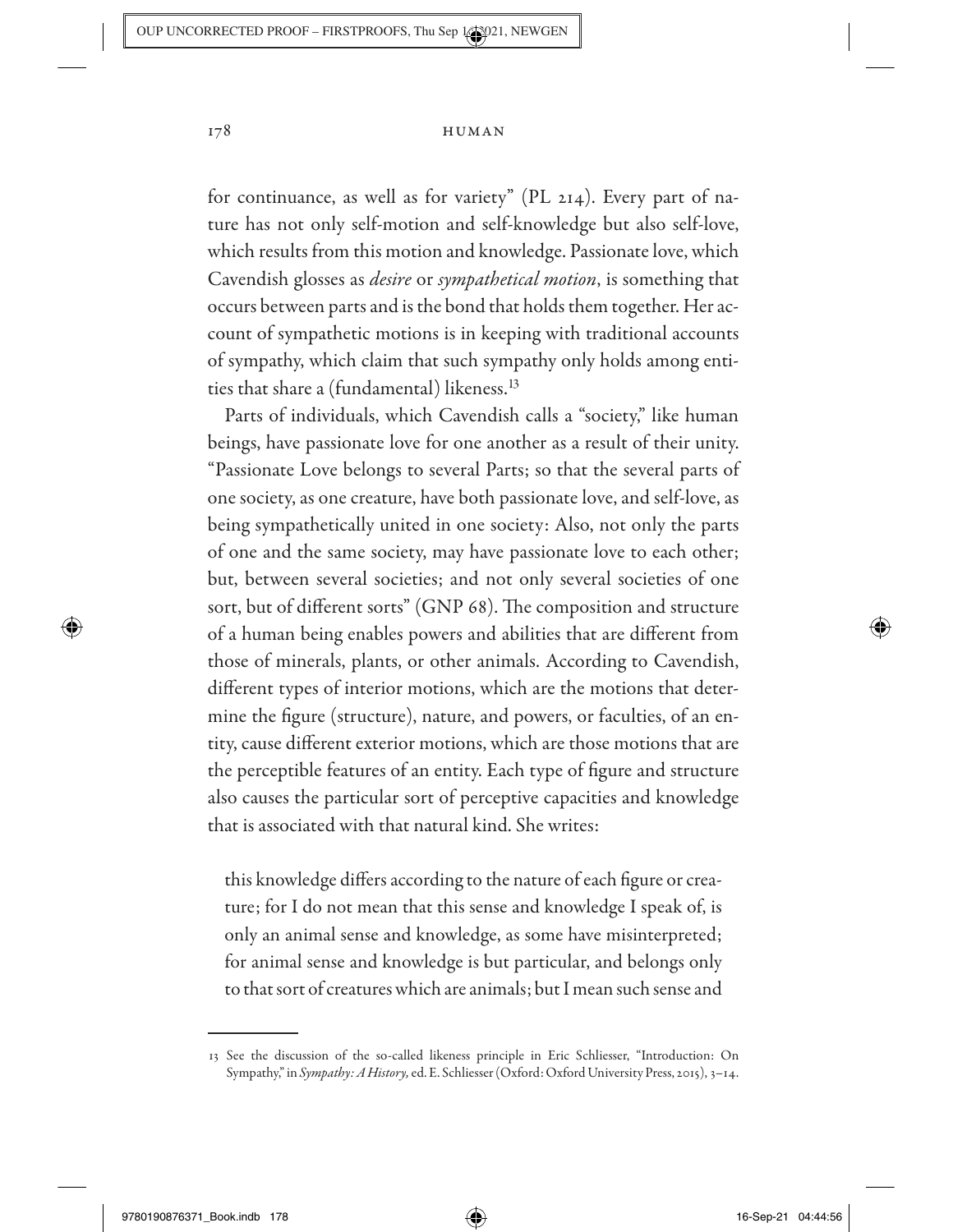knowledge as is proper to the nature of each figure: so that animal creatures have animal sense and knowledge; vegetables, a vegetative sense and knowledge; minerals, a mineral sense and knowledge; and so for the rest of all kinds and sorts of creatures. (OEP 207)

There are two types of knowledge, according to Cavendish.<sup>14</sup> First, as already mentioned, every bit of matter in nature has self-knowledge, which is an immediate knowledge of the motions, shape, organization, and perceptive capacities it currently has. She writes: "as infinite nature has an infinite self-motion and self-knowledge; so every part and particle has a particular and finite self-motion and self-knowledge, by which it knows itself, and its own actions, and perceives also other parts and actions" (OEP 138). Cavendish calls self-knowledge the foundation of all other knowledge since the type of perception a thing has depends upon its current motion, shape, organization, and capacities. Given that any bit of matter could be associated with any number of kinds of beings, every bit of matter must know what its current figure and motion is. For instance, matter that, due to sympathetic motions, is shaped human eye– wise, will have the capacity to perceive objects at a distance. Likewise, a worm's perceptive abilities differ from a human being's perceptive abilities. But since any given bit of matter is capable of belonging at some point to a worm and at some other time to a human, it must know what it is now. She writes: "and as the figures and parts alter by their compositions and divisions, so do both interior and exterior particular knowledges: for a tree, although it has sensitive and rational knowledge and perception, yet it has not an animal knowledge and perception; and if it should be divided into numerous parts, and these again be composed with other parts, each would have such knowledge and perception, as the nature of their figure required"

 $\textcolor{blue}{\textcircled{\blacklozenge}}$ 

 <sup>14</sup> We should note that by "knowledge" Cavendish does not mean Cartesian certainty; rather she holds that knowledge of the external world comes in degrees of certainty, with the highest certainty being obtained by self-knowledge and through "regular" perception, which in the case of human beings, is accurate patterning.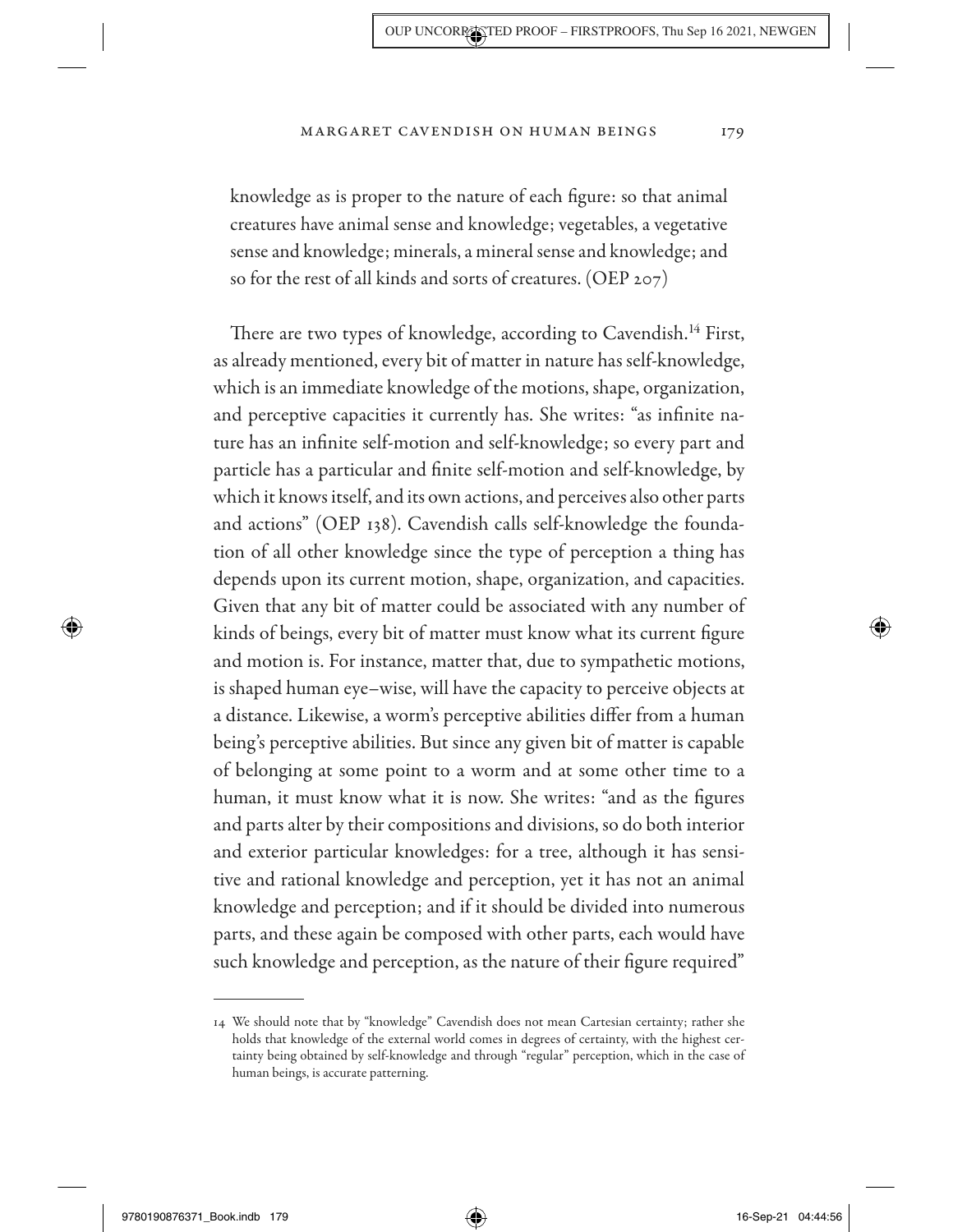(OEP  $170-71$ ). The other type of knowledge that human beings have is knowledge of exterior objects. This knowledge is gained through the sensitive and rational parts "patterning" themselves in accordance with external objects. Patterning is a type of occasional causation where the exterior sensory organs of a creature map the exterior motions of an object.15 In patterning, information is transferred from the creature's sensory organs to the interior of the creature (brain and heart), and this causes the creature to move in accordance with its own interior nature in response to the exterior movements of the object.<sup>16</sup> Cavendish tells us that we cannot be certain that the perception of nonhuman animals works in the same way as that of human animals. However, she believes that it is likely that other animals perceive via patterning.

# *Freedom and the Afterlife*

As we have said, according to Cavendish, human beings are composed by motions and held in union by sympathetic motions and agreements. One question that arises from the notion of parts being in agreement is whether composed parts, like human beings, are free with respect to their movements and actions. Here, there is a fair amount of scholarly debate. David Cunning writes: "Cavendish supposes that the bodies of nature tend to be free, but her understanding of freedom is wholly

◈

 <sup>15</sup> Occasional causation occurs when a body or object, rather than efficiently causing an effect in a second body or object, merely acts as an occasion for the second body or object to affect a change in itself in accordance with the occasional cause.

 <sup>16</sup> We can use an example to demonstrate how perception works in human beings. Imagine we are looking at a cat. Cavendish claims that a human being cannot know the interior motions of the cat but can know *that* the cat has its own interior motions, which are the reason why it has the shape and capacities it has. However, all we can perceive of the cat are its exterior motions. This includes its shape, size, color, outward motion, texture, etc. As humans, we have interior motions that determine the shapes of our eyes and our ability to see as we do (as well as the capacities of our other senses). When we perceive the exterior motions of the cat, we pattern these motions through our perceptive senses, and this information is carried into our brains. The cat does not emit particles or come into contact with us in any way during the perception of sight. The cat is an occasional cause of the self- motion of our perceptive organs. In cases of occasional causation, there is no need for contact between the occasional cause (the cat) and the efficient cause (our sensory organs). In fact, it often does not involve contact at all.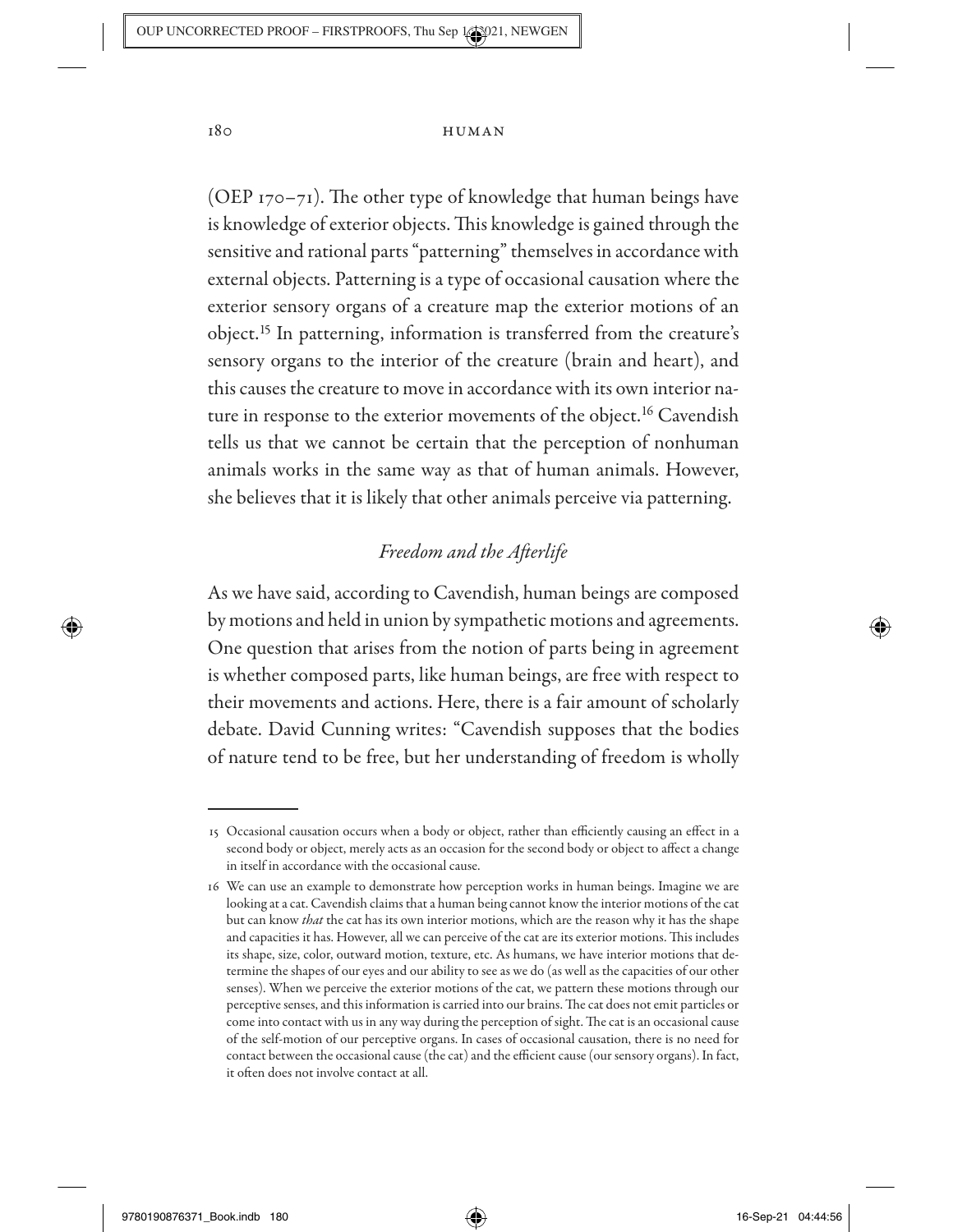compatibilist,"17 that is, she holds that human freedom is compatible with deterministic laws of nature. Cunning argues that the possible motions within nature are fixed, and so all the bodies in nature have no alternative to the motions they in fact have. He notes that for Cavendish "what it is for a body to be free is for it to move in accord with its interests and goals without interference."<sup>18</sup> Thus, Cunning argues that Cavendish's account of freedom is very much like that of Thomas Hobbes— it is freedom of action. Karen Detlefsen has argued that Cavendish's account of occasional causation requires a libertarian account of freedom, where human beings are able to do other than they in fact do, since the perceiver is the "principal agent" and must be free to initiate the patterns of external objects or not.<sup>19</sup> Deborah Boyle has recently argued that "treating freedom as a fundamental feature of both the natural order and human relationships can distort, and perhaps overly idealize, Cavendish's views."20 Boyle correctly notes that Cavendish very rarely mentions freedom and nowhere provides a detailed account of human freedom, saying that she will leave such matters up to "Divines to decide it" (PL 225). However, Boyle goes on to argue for a libertarian account of freedom based on both textual evidence and claims that Cavendish's natural philosophy requires such an account of freedom in order to make sense of irregularities in nature.<sup>21</sup>

In brief, we are inclined to the compatibilist reading of freedom in Cavendish's natural philosophy, and we maintain that all that is required for the consistency of Cavendish's views concerning causation and social structure is her account of voluntary action, which she frequently repeats. She writes, for example: "by voluntary actions I understand self actions; that is such actions whose principle of motion is

 $\textcolor{blue}{\textcircled{\blacklozenge}}$ 

 <sup>17</sup> David Cunning, *Cavendish* (New York: Routledge, 2016), 212.

 <sup>18</sup> Cunning, *Cavendish*, 213.

 <sup>19</sup> Karen Detlefsen, "Atomism, Monism, and Causation in the Natural Philosophy of Margaret Cavendish," Oxford Studies in Early Modern Philosophy 3 (2006): 199-240.

 <sup>20</sup> Boyle, *Well- Ordered Universe*, 38.

 <sup>21</sup> Boyle, *Well- Ordered Universe,* chap. 4.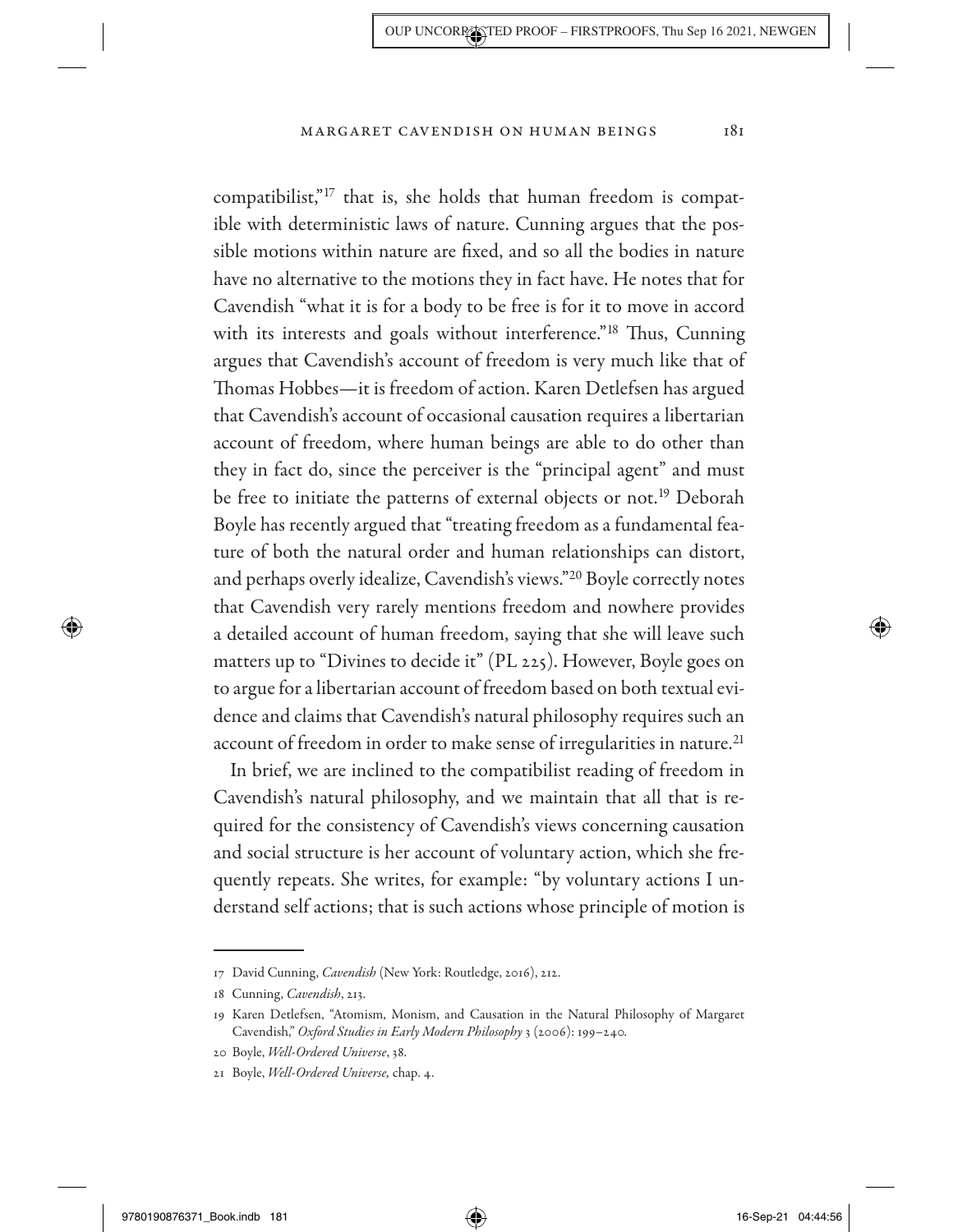within themselves, and doth not proceed from such an exterior agent, as doth the motion of the inanimate part of matter" ("Argumental Discourse," in OEP, 19). Both at the constituent level and the composed level, there is self- moving matter. Since all the parts at the composed level of bodies are completely blended and every part contains self-moving matter, it is fair to say that human beings have self-action and so voluntary action. This is not to say, however, that it is possible for human beings to act whatever way they please, for it seems clear that the motions of nature are constrained to a large degree. $22$ As Cavendish writes, "though every self-moving Part, or Corporeal Motion, have *free-will* to move after what manner they please; yet, by reason there can be no single Parts, several Parts unite in one Action, and so there must be united Actions: for, though every particular Part may divide from particular Parts; yet those that divide from some, are *necessitated* to join with other Parts, at the same point of time of division . . . so that Division, and Composition or Joining, is as one and the same act" (GNP 6, emphasis added).<sup>23</sup>

Cavendish's discussion of the possibility of resurrection also contains her most straightforward account of individuation and identity over time. This discussion occurs in two sections of the Appendix to

◈

 <sup>22 &</sup>quot;For, it is well to be observed, that there is a stint or proportion in all nature's corporeal figurative motions, to wit, in her particulars, as we may plainly see in every particular sort or species of creatures, and their constant and orderly productions; for though particular creatures may change into an infinite variety of figures, by the infinite variety of nature's corporeal figurative motions; yet each kind or sort is stinted so much, as it cannot run into extremes, nor make a confusion, although it make a distinguishment between every particular creature, even in one and the same sort. *And hence we may conclude, that nature is neither absolutely necessitated, nor has an absolute free will*: for, she is so much necessitated, that she depends upon the all powerful God, and cannot work beyond herself, or beyond her own nature; and yet hath so much liberty, that in her particulars she works as she pleaseth, and as God has given her power; but she being wise, acts according to her infinite natural wisdom, which is the cause of her orderly government in all particular productions, changes and dissolutions; so that all creatures in their particular kinds, do move and work as nature pleases, orders and directs," OEP 108-9, emphasis added.

 <sup>23</sup> Boyle claims that Cavendish uses the term "free- will" to indicate libertarian freedom as opposed to her use of the term "free" where she may mean mere self- motion. See Boyle, *Well- Ordered Universe,* chap. 4. For criticism, see Marcy Lascano, "*The Well- Ordered Universe: The Philosophy of Margaret Cavendish, by Deborah Boyle," Mind 128 (2019), 260-68.*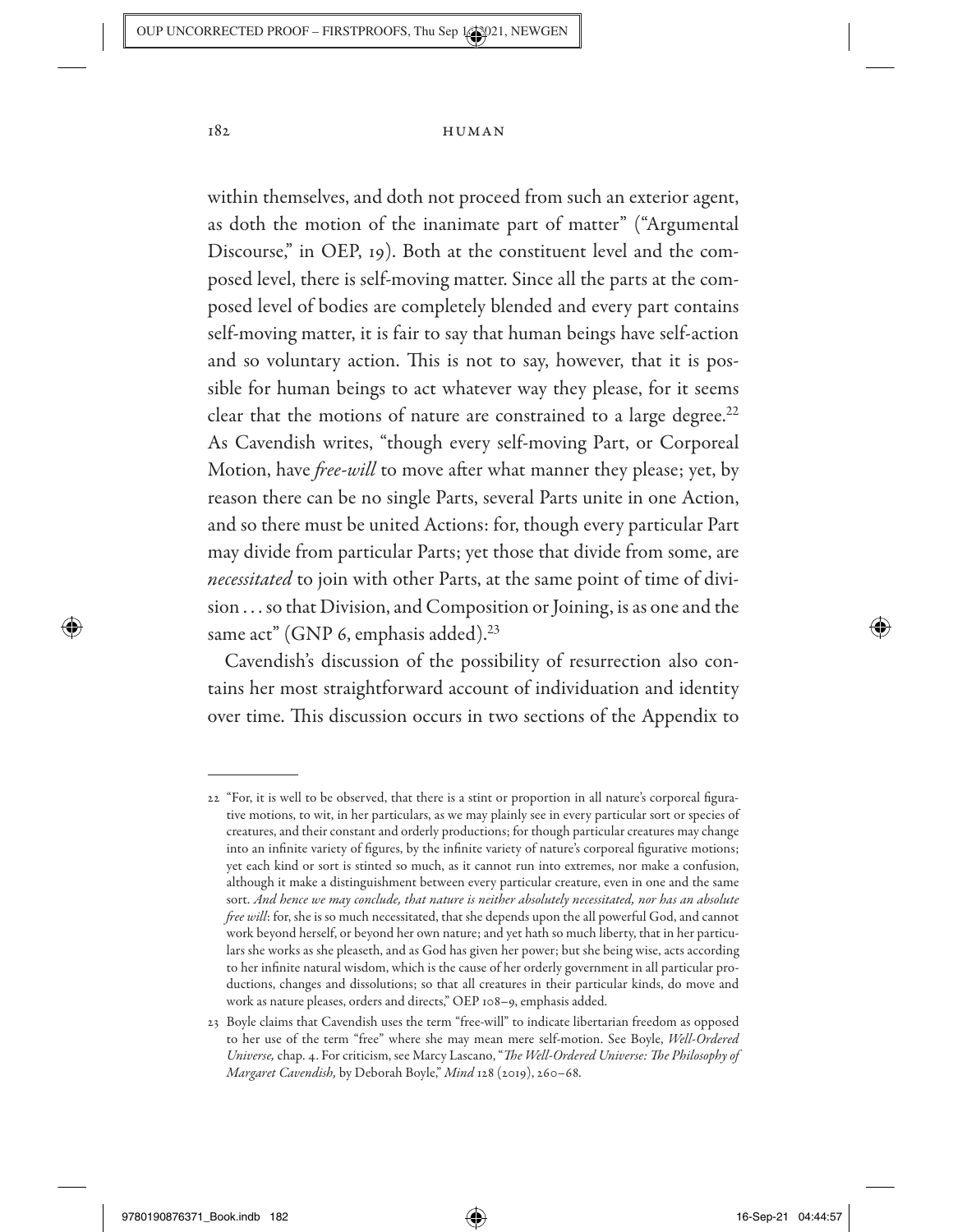the *Grounds*. Here, she considers the question "*Whether all the particular parts of every human creature, at the time of the Resurrection, be, to meet and joyn, as being of one and the same society?*" (GNP 259). She answers with a yes. She first considers whether human beings would be resurrected with the body of their "most perfect age." However, she sees problems with this account. She writes: "if a dead child did rise a man, as at his most perfect age, it could not be said, he rises according to a natural man, having more parts than by nature he ever had; and an old man, fewer parts than naturally he hath had: So, what by adding and diminishing the parts of particular men, it would not cause only injustice; but not any particular human creature, would be the same as he was" (GNP 259–60). Her view is that in order for an individual to be resurrected as the same individual, every bit of matter connected with that individual from its origin to its dissolution must be included. She writes: "if it was not so, then every particular human society would be imperfect at the time of their resurrection: for, if they should only rise with some of their parts, as (for example) when they were in the strength of their age, then all those parts that had been either before, or after that time, would be unjustly dealt with" (GNP 259). Likewise, in a discussion of whether a human being, having been dissolved, could unite again and be the same individual, she writes: "if all the parts of one society, as for example, a man, from the first time of his production, to the time of his dissolution, should, after division, come to meet and unite; that man, or any other creature, would be a monstrous creature, as having more parts than was agreeable to the nature of his kind. The Major Part's opinion was, that though the society, viz. the man, would be a society of greater magnitude; yet not any ways different from the nature of his kind" (GNP 258).<sup>24</sup> What we see from this discussion is that although for our everyday purposes it is fine to say that a society is the same society at two different times even though it has

 $\textcolor{blue}{\textcircled{\blacklozenge}}$ 

 <sup>24</sup> In this passage, Cavendish is depicting an argument between the minor and major parts of her mind. We take the "major part" to be the view she favors.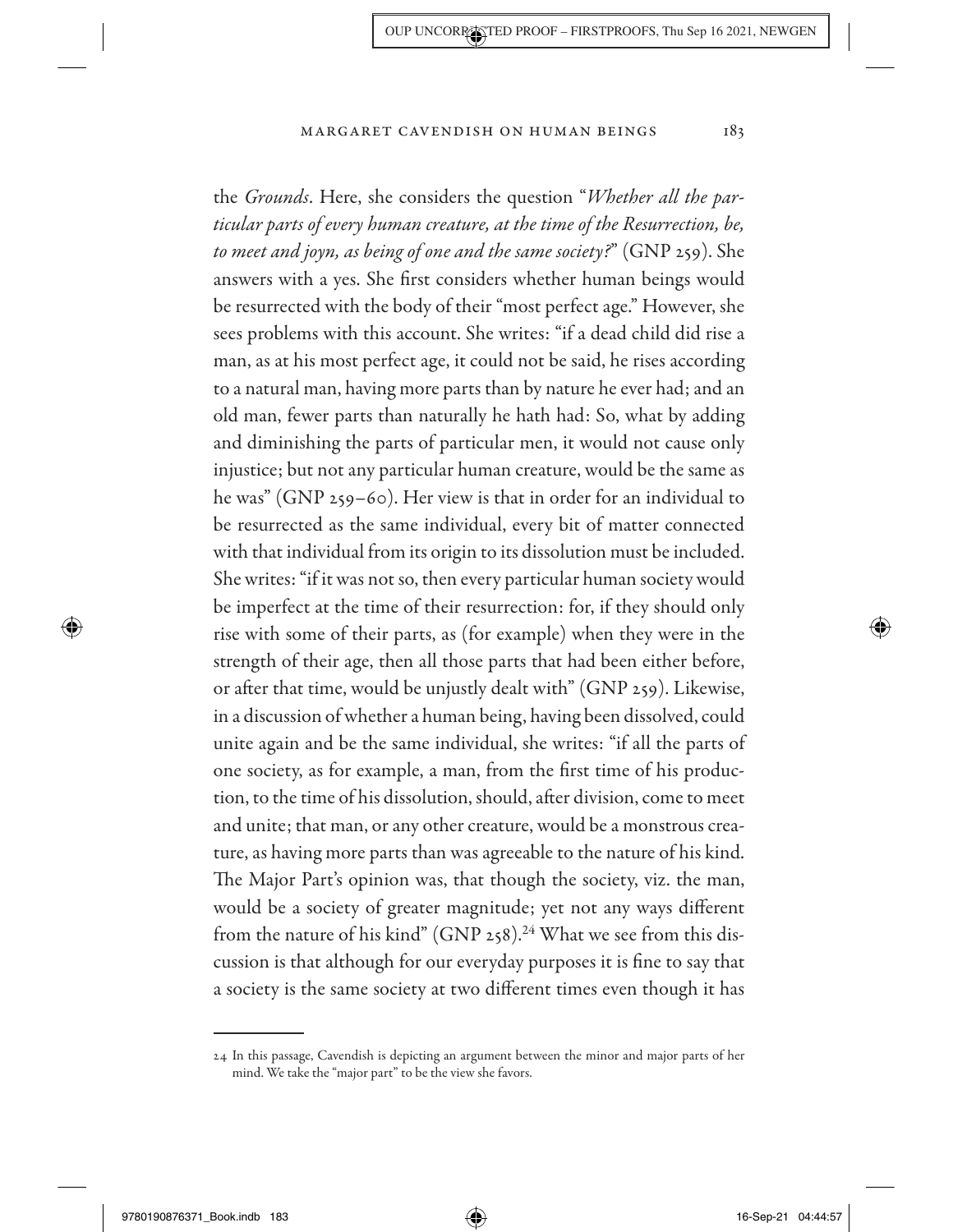changed some of its matter, strictly and philosophically speaking, we are seeing two parts of the whole society. All the matter, from the time of production until the time of dissolution of an individual's figure, are needed to constitute the whole of an individual human being.<sup>25</sup>

Cavendish does not seem to think that there is an ultimate end of natural beings. (nature's only end is to "keep the peace.") She does allow that it is possible that human beings are connected with a supernatural soul that could somehow continue their existence, albeit in a way completely different from their natural existence. So, although she thinks it unlikely that human beings will be resurrected (as she thinks it is unlikely that the same matter should reform in exactly the same way), she wants to show that her philosophical system does not rule out the possibility of such an afterlife. And indeed she does believe that human beings desire an afterlife. The love and sympathy that holds the parts of human beings together causes "a Rational Fear of disuniting, or dissolving" (GNP 130). So human beings desire to maintain their society as long as possible, yet they realize that they cannot remain in this mode of existence forever. Human beings also realize that no afterlife that resembles their current life is possible, so we seek, as Boyle has emphasized, some sort of fame by which we will be remembered by other human beings and thereby live on in memory.26

In every Regular Human Society, there is a Passionate Love amongst the Associated Parts, like fellow- Students of one College, or fellow-Servants in one House, or Brethren in one Family, or Subjects in one Nation, or Communicants in one Church: So the Self-moving Parts of a Human Creature, being associated, love one another, and therefore do endeavour to keep their Society from dissolving. But perceiving, by the example of the lives of the same sort of Creatures,

◈

 <sup>25</sup> Cavendish's views on identity over time prefigure a four- dimensionalist theory of personal identity.

 <sup>26</sup> Boyle, *Well- Ordered Universe,* 117– 34.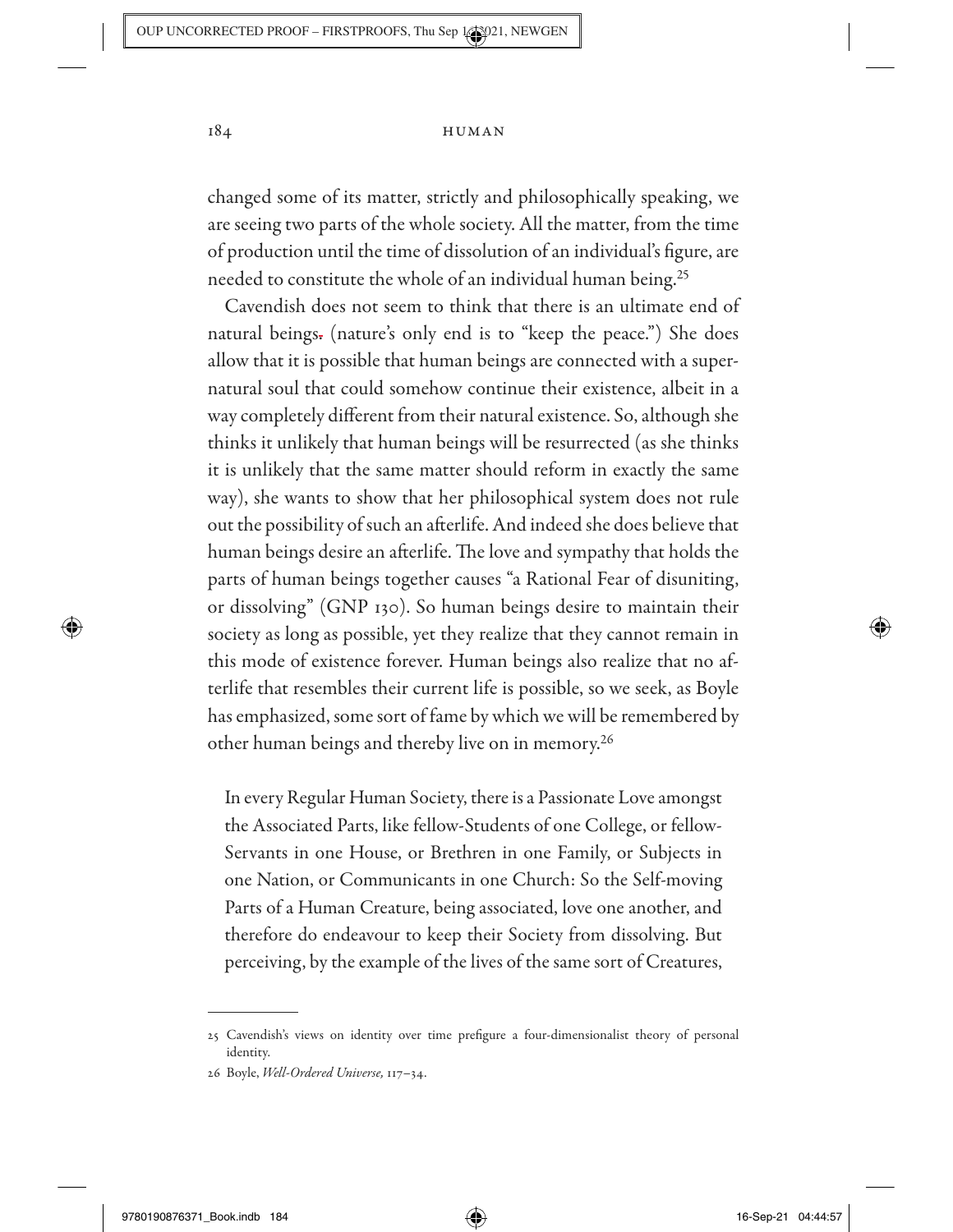that the property of their Nature is such, that they must dissolve in a short time, this causes these Human sorts of Creatures, (being very ingenuous) to endeavour an after-life: but, perceiving again, that their after-life cannot be the same as the present life is, they endeavour (since they cannot keep their own Society from dissolving) that their Society may remain in remembrance amongst the particular and general Societies of the same sort of Creatures, which we name *Mankind*: And this Design causes all the Sensitive and Rational Parts, in one Society, to be industrious, to leave some Mark for a lasting Remembrance, amongst their fellow- Creatures: which general remembrance, Man calls *Fame.* (GNP 75– 6)

This desire for the continuation of both the individual society and the society of humankind causes individuals to be industrious, to leave behind worthwhile works, and to build lasting social structures. Cavendish calls this longing to be remembered by other human beings a desire for fame that it is unique to human beings, who are uniquely aware of their own finite existence.<sup>27</sup>

# *Cavendish's "Political" Metaphysics*

In the previous sections we have offered an analysis of Cavendish's metaphysics of nature and metaphysics of human nature. We have noted without trying to call intrusive attention to— the political metaphors and tropes she uses to describe her own metaphysics. But this metaphysics has certain characteristics that have significant political resonances and consequences. Here we make explicit some of the most salient political features of her metaphysics. Each individual is a society composed of, and produced by, the joint action of its hierarchically organized subordinate parts. We treat these organized human societies as political by definition in virtue of their involving hierarchy and

9780190876371\_Book.indb 185 780190876371\_Book.indb 185

↔

 $\textcolor{blue}{\textcircled{\blacklozenge}}$ 

 <sup>27</sup> Boyle, *Well- Ordered Universe,* 131.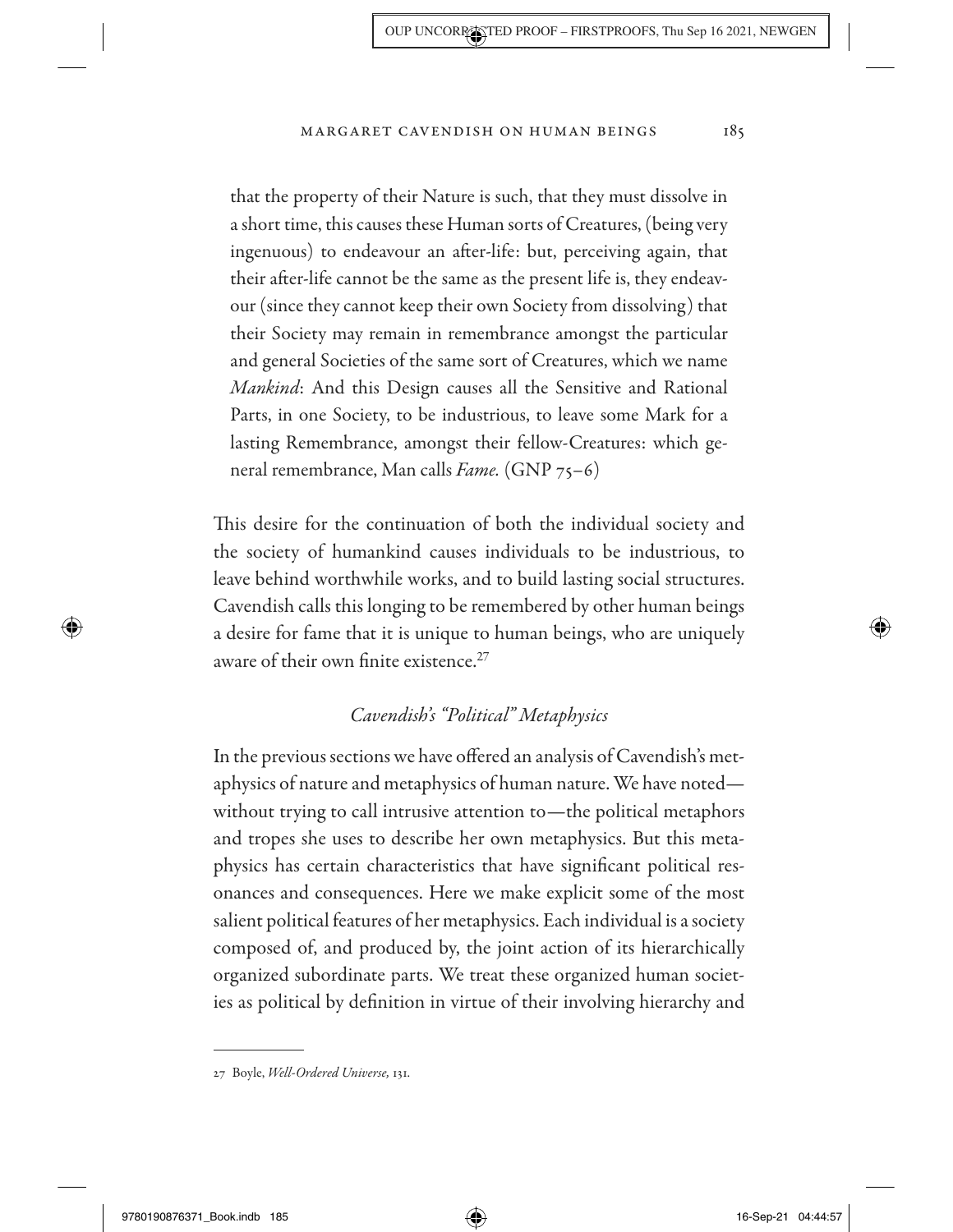subordination. That is, political structure is, as it were, woven into the very structure of Cavendish's metaphysics.<sup>28</sup> There is no place in nature that is free from politics. The claim that Cavendish's metaphysics can be understood in political terms is justified by the following three arguments.

First, human beings contain a hierarchical order. As noted, Cavendish often refers to individuals, including human beings, as a "society" because they are composed of a number of structural elements that are moving together by agreement. By the sixteenth century "society" (from the Latin *socius* or fellow) had taken on the meaning of a friendly association and was used to describe a small band of friends as well as larger social structures. In Cavendish, the structure of each society is functionally and hierarchically organized, like a corporate or political entity (recall the architect analogy) that is entered into voluntarily because it is the product of a mutual agreement among the constituents.

To be sure, Cavendish rejects the social contract (familiar to her from reading Hobbes) as either a legitimating device or an account of the origin of political order.29 For Cavendish states are usually founded through force.30 But she does think that even after conquest, political unity is constituted by the consent of all.31

There is a hierarchy among the constituent degrees of matter rational animate, sensitive animate, and inanimate matter— that runs from the most free to least free. This hierarchy is also one of control: rational animate matter is the locus of decision and order. The sensitive

↔

 <sup>28</sup> We are not the first to recognize this. See Neil Ankers, "Paradigms and Politics: Hobbes and Cavendish Contrasted," in *A Princely Brave Woman: Essays on Margaret Cavendish, Duchess of Newcastle*, ed. Stephen Clucas (Aldershot, UK: Ashgate, 2003), and Lisa Sarashon, *The Natural Philosophy of Margaret Cavendish* (Baltimore: Johns Hopkins University Press, 2010).

<sup>29</sup> See Boyle, Well-Ordered Universe, 149-50.

 <sup>30</sup> Hobbes also discusses monarchy by acquisition in *Leviathan* II.xx.

 <sup>31</sup> See "A Soldier's Oration concerning the Form of Government" (1662), in *Orations on a Disordered or yet Unsettled Government*, in Margaret Cavendish, *Political Writings*, ed. Susan James (Cambridge: Cambridge University Press, 2003), 276. Hereafter cited as PW.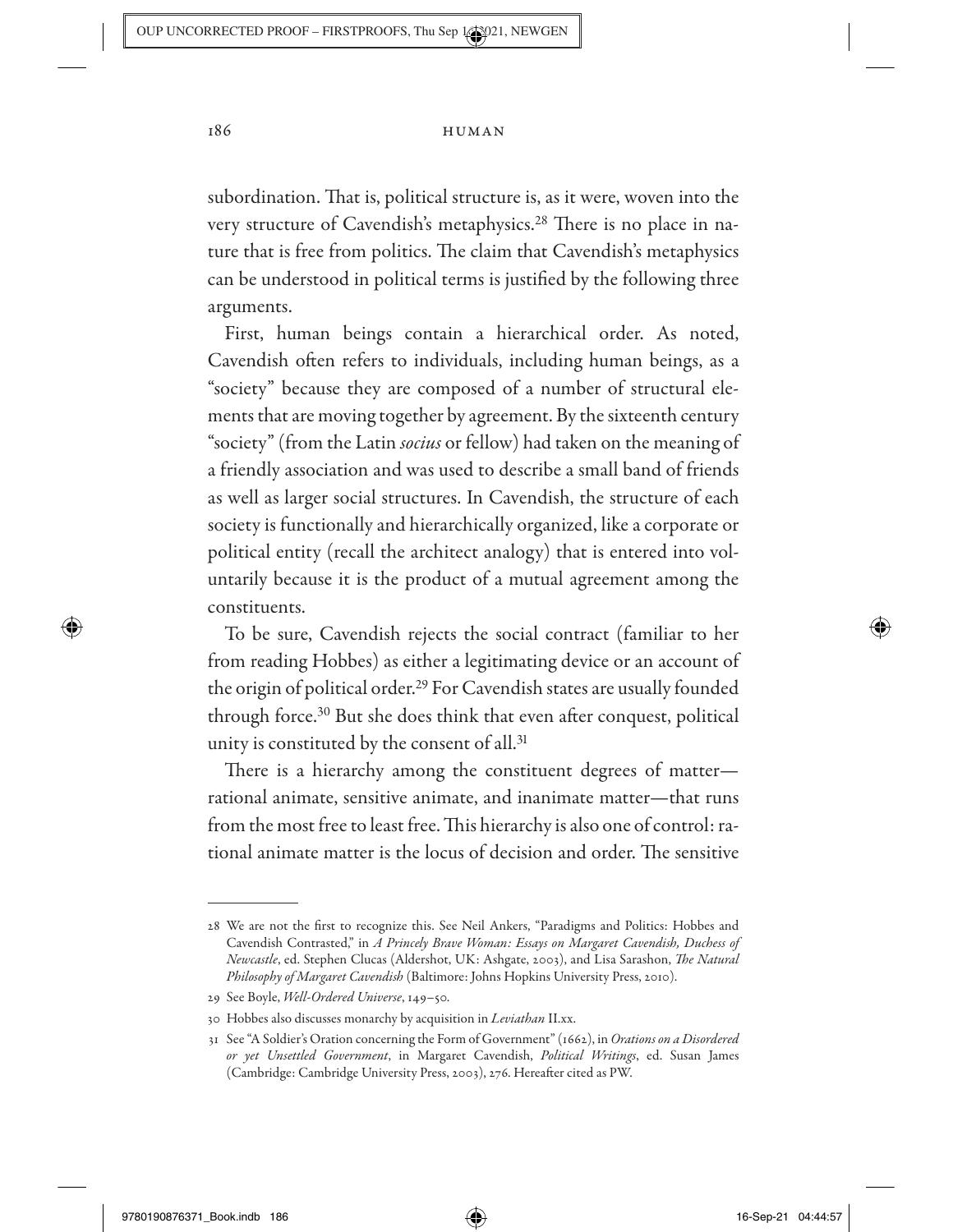animate matter carries out the designs of the rational matter, and the inanimate matter is forced to comply. Of course, this way of putting it is a bit simplistic because this structure is, fractal- like, repeated both at the constituent level and in all the parts of the composed level. Each ordered individual is a regular society that is composed of parts that are also hierarchically structured. But, as we will show, the normativity of it is relative to the members of a particular society. But there is an important constraint on Cavendish's hierarchical understanding of individuals.

While Cavendish is quite clear that there are natural hierarchies, she thinks that all the elements of an individual/ society participate voluntarily in the unity. That is, the hierarchical, internal organization of each individual is akin to, at least, a tacit agreement that supports an elective monarchy. This language of monarchy may make it seem that force is the animating principle within an ordered whole (society/ individual). But that's not Cavendish's view. And while there is no denying that force may play some role in the background to maintain the hierarchy, the hierarchy flourishes because it is guided by reason from above, which leads by "gentle persuasions" (discussed later) and is animated by voluntary cooperation informed by duty from below.<sup>32</sup>

Second, Cavendish's approach conforms to the traditional understanding of sympathy: mutual sympathy is only possible among likes within a unity. So, because there is mutual sympathy, there is a fundamental unity within society.33

In a society, all the composing individuals sympathize with each other. The effects of sympathy are pleasing and create harmony. Or we may say that a society characterized by mutual sympathy is a

 <sup>32 &</sup>quot;As for example, in the Politick body of a Commonwealth, one Traytor is apt to cause all the Kingdom to take armes; and although every member knows not particularly of the Traytor, and of the circumstances of his crime, yet every member, if regular, knows its particular duty, which causes a general agreement to assist each other; and as it is with a Common- wealth, so it is also with an animal body; for if there be factions amongst the parts of an animal body, then straight there arises a Civil War" (OEP 1666, 62).

 <sup>33</sup> See Schliesser, "Introduction," 7.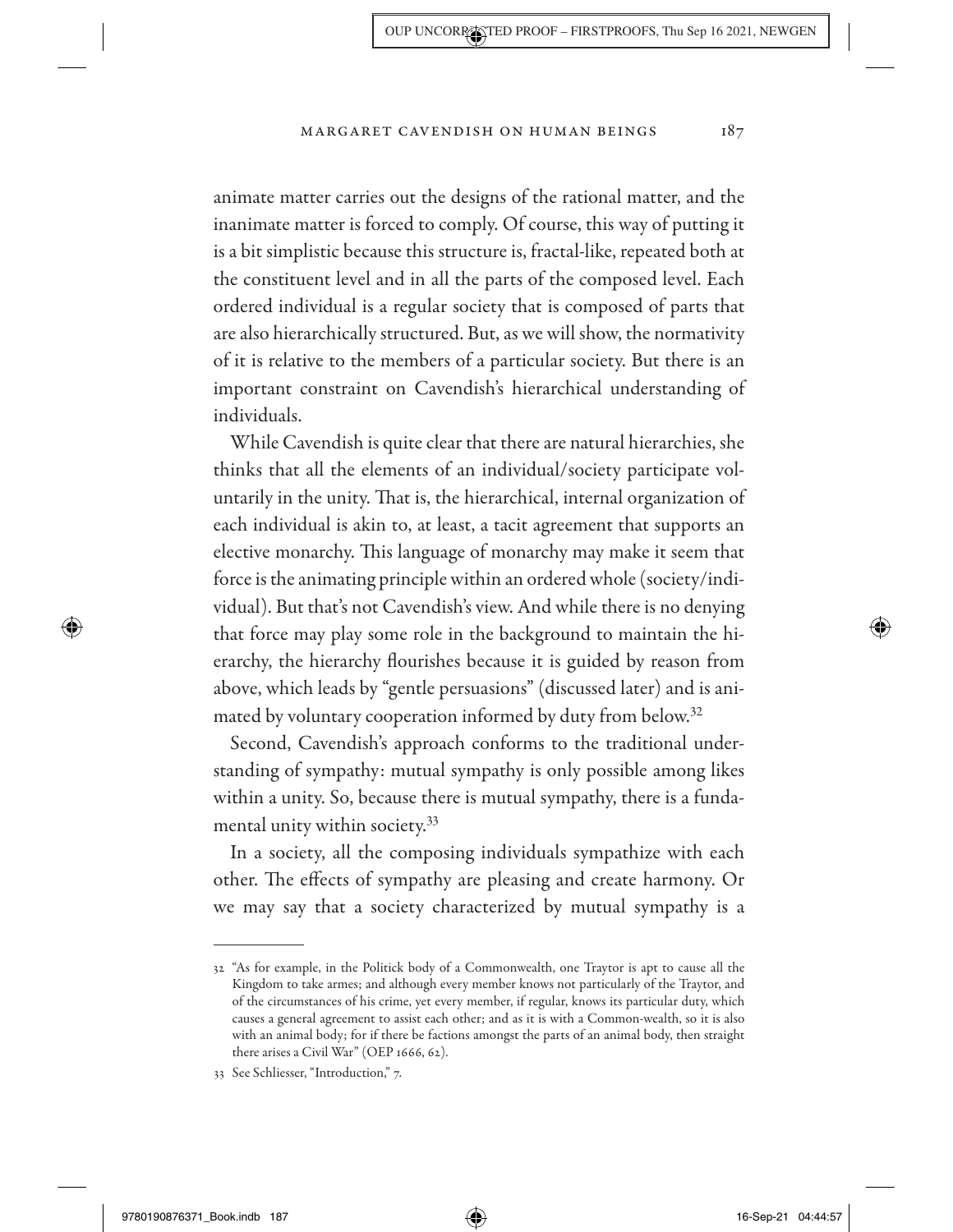harmonious unity. Thus, this unity and sympathy is expressed as mutual love. Boyle has argued that "self - love of the whole creature . . . results from the passionate love between the parts . . . self-love accounts for the unity over time of the 'societies.' "34 We think, by contrast, that for Cavendish a *unity* makes possible the (sympathetic) passionate love between the parts, which is a kind of cohesive mechanism to *maintain* the unity.

Finally, Individuals strive to maintain themselves as a real unity or as a remembered unity. We call this Cavendish's "*conatus* principle."35 While all dependent things come to an end, as long as they are a particular ordered whole they try to maintain themselves as a unity. But because at least some individuals within the natural order come to know that all things will come to an end, they try to create conditions of posthumous fame such that their unity is remembered. Boyle has argued that for Cavendish this desire for recognition is unique to humans and founded on well-grounded doubt about the existence of an afterlife.<sup>36</sup> This striving creates an incentive to do the kind of deeds worth being remembered for. Thus, because real unities strive to be remembered as good unities by other (unknown) unities they engage in works. The very same striving can also be a source of disorder when it devolves, as Boyle notes, into pursuit of public recognition.

◈

 <sup>34</sup> Boyle, *Well- Ordered Universe*, 93; see also 127. It is not entirely clear that Boyle is right to claim that in Cavendish self-love is constructed out of passionate love between the parts. See GNP 68: "Of the Differences between Self-Love, and Passionate Love. Self-love, is like Self-knowledg, which is an innate Nature; and therefore is not that Love Man names Passionate Love: for, Passionate Love belongs to several Parts; so that the several parts of one Society, as one Creature, have both Passionate Love, and Self-love, as being sympathetically united in one Society: Also, not only the Parts of one and the same Society, may have Passionate Love to each other; but, between several Societies; and not only several Societies of one Sort, but of different Sorts."

 <sup>35</sup> The Latin *conatus* translates as "striving."

 <sup>36</sup> Boyle, *Well- Ordered Universe*, 132; Boyle quotes Cavendish, *Worlds Olio*, London: Printed for J. Martin and J. Allestrye (1655), 145. This claim is central to Boyle's *denial* that there is a systematic unity between Cavendish's political and metaphysical views. We think it is notable that Boyle ignores the possibility that for Cavendish there may be angels who wish to have such proper recognition; that is, to be famous for their goodness. Admittedly Cavendish does not think we can know anything about immaterial substances as they are not part of nature. But the gap in our possible knowledge does not strike us as sufficient to claim that Cavendish's thought is not systematic.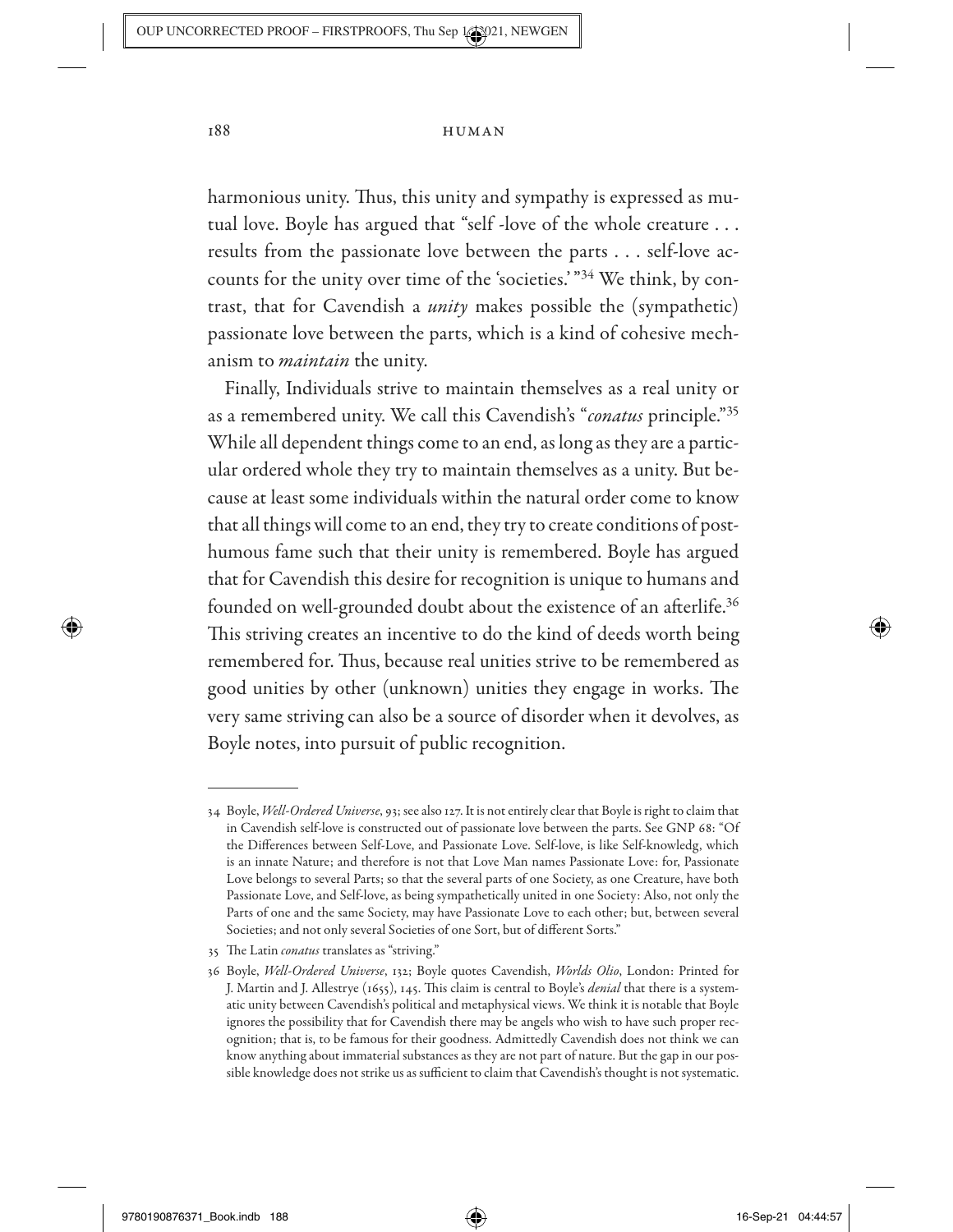# CAVENDISH'S SOCIAL-POLITICAL ACCOUNT of Human Beings

Boyle argues that "Cavendish has a grim view of human behavior."<sup>37</sup> She claims that humans use their libertarian free will to do what is in their own interest and to subvert the "norms" of society. She argues that self- love and the desire for fame can be directed either to virtuous actions or to evil ones (infamy). Boyle argues that Cavendish does not deny that a monarch is needed to curb the generally bad nature of human beings. Boyle thinks that Cavendish holds that humans are less inclined to social behavior than other animals because of their desire for fame, and she sees this as a real distinction between Cavendish's natural and political philosophies.

While we agree with Boyle that Cavendish recognizes that human beings' desire for fame may lead them to ignoble acts that contribute to the destruction of human political societies through rebellion and war, we do not believe that this indicates that she thinks that human nature is more deficient than the natures of other creatures. In what follows we will stress two points. First, that according to Cavendish human social and political societies, as parts of nature, have a natural growth and decay cycle. Second, that while Boyle claims that Cavendish denies that an effective sovereign can rule by force, and so must be virtuous and lead merely by example, Boyle leaves out the possibility that a sovereign might lead by gentle persuasion, which, as an example of a more managerial style of leadership, leaves open the possibility for the rule of women.

Cavendish asserts that human social and political arrangements are, like all macro- level things, parts of Nature. As an individual human being grows to maturity and then declines and dies, so too do human societies. No human society lasts forever. It is true that Cavendish stresses the merits of peace and stability in human

◈

 $\textcircled{\textcircled{\char'42}}$ 

 <sup>37</sup> *Well- Ordered Universe*, 142.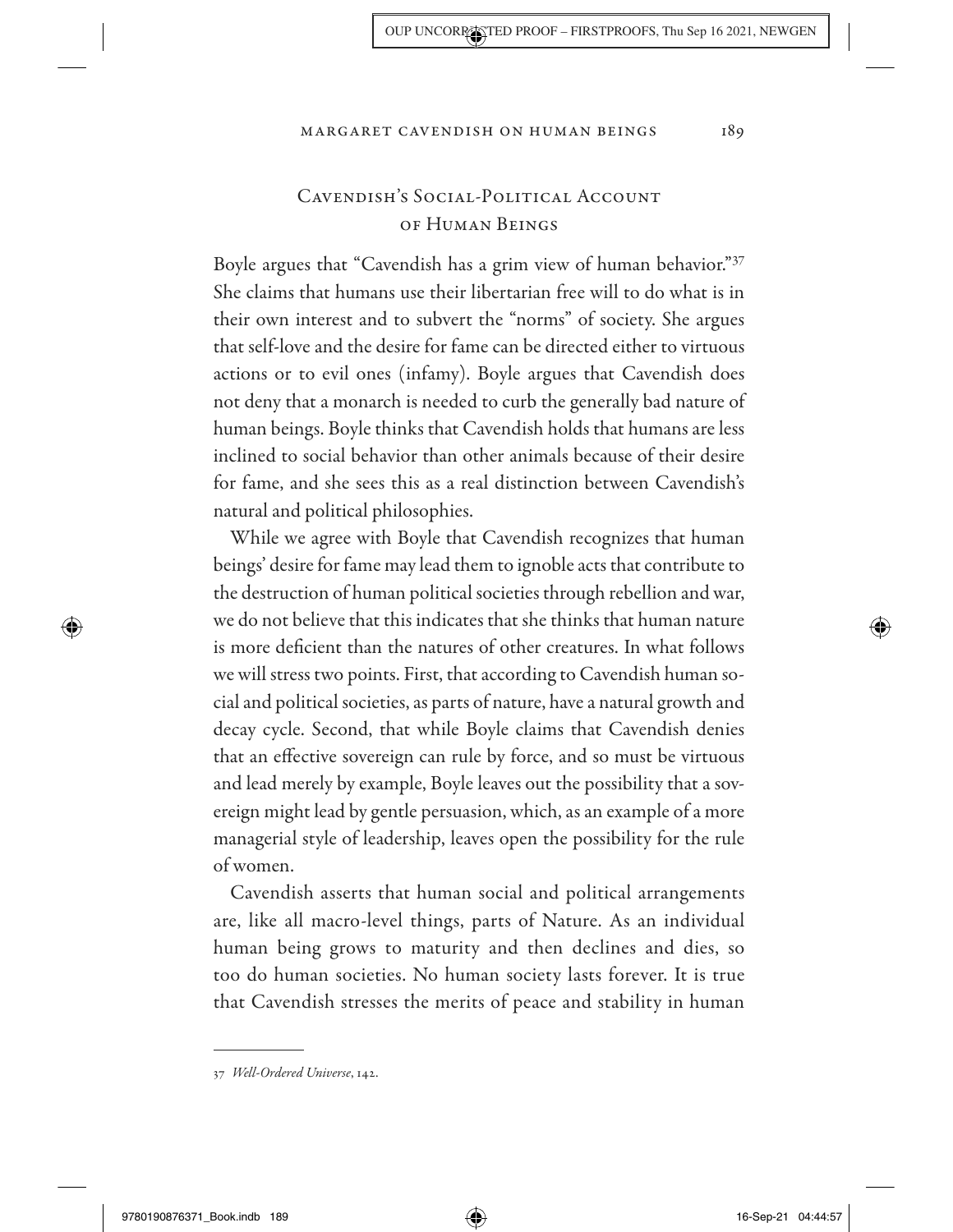relations, but Nature is not merely peaceful and ordered, it is also balanced and varied. These values require trade-offs, and the destruction of once stable and peaceful individuals and societies is balanced by their eventual destruction and replacement by new individuals and societies. This is how variety is achieved. So, while individuals and groups of human beings will endeavor to remain in their societies as long as they can, all societies must eventually dissolve and give way to new ones. Even though this is true, it is still important for us to make clear how it is that a sovereign can best keep the peace as long as she may.

Boyle claims that according to Cavendish sovereigns cannot use force or persuasion in order to maintain power; $38$  a sovereign can only get people to obey by being a good example of a virtuous leader. The claim that a leader should be virtuous is confirmed by Cavendish's *Blazing World* (PW 89), where the Duchess tells the Empress that it will be to her eternal honor to reestablish the laws previously held in the kingdom because they were more conducive to peace and harmony.39 The Duchess encourages the Empress to bring about unity in the kingdom, "that is, to have but one Soveraign, one Religion, one Law, and one Language, so that all the World might be but as one united Family, without divisions" (PW 87). But Cavendish also seems to argue for gentle persuasions: "for she [the Empress] knew well, that belief was a thing not to be forced or pressed upon the people, but to be instilled into their minds by gentle persuasions; and after this manner she encouraged them also in all other duties and employments: for fear, though it makes people obey, yet does it not last so long, nor is it so sure a means to keep them to their duties, as love" (*Blazing World*, PW 51).

◈

 <sup>38</sup> *Well- Ordered Universe,* 153.

 <sup>39</sup> *Blazing World*, in *Political Writings*, ed. Susan James (Cambridge: Cambridge University Press, 2003), 89. Cited as PW followed by page number.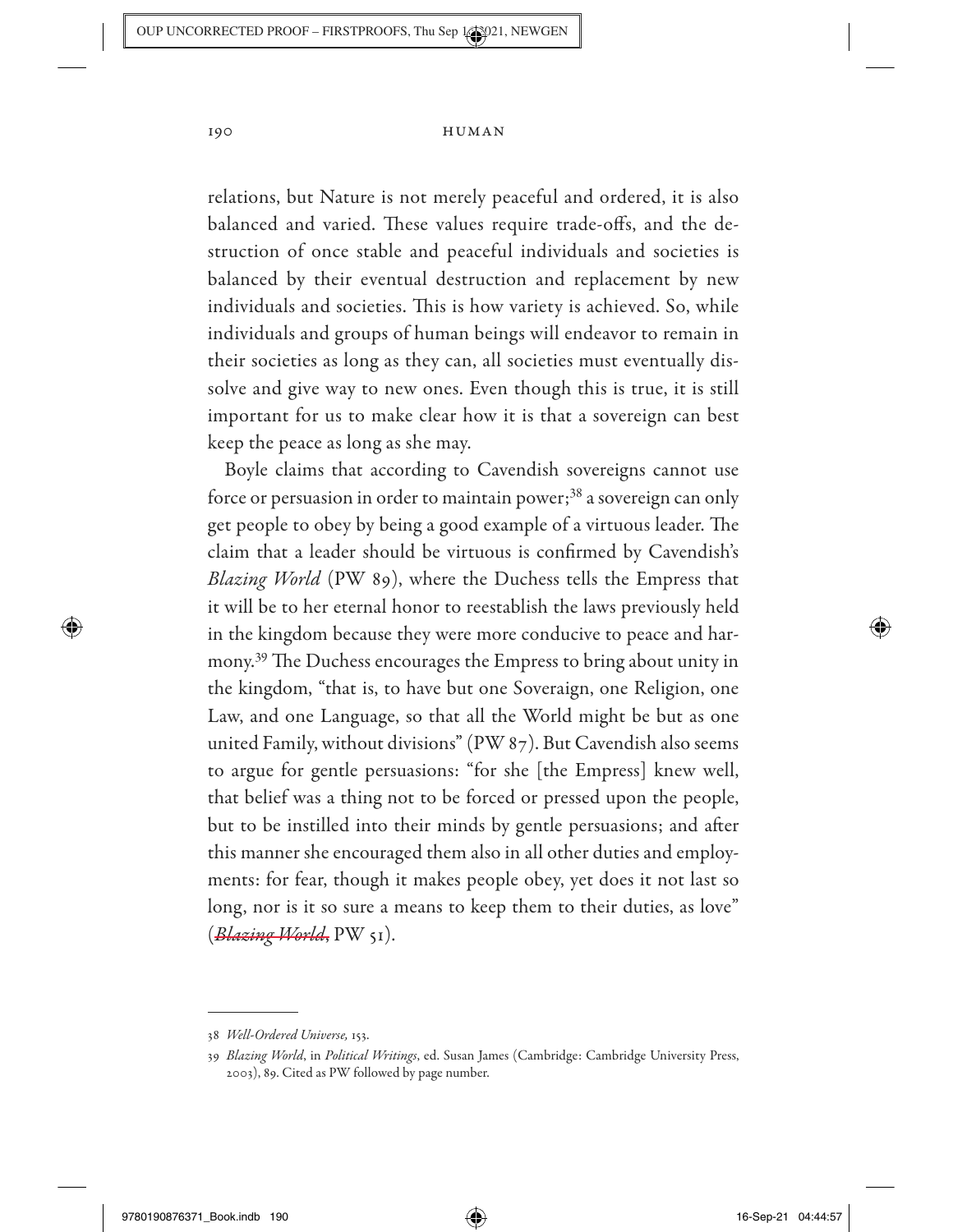# *Platonic Feminism*

Cavendish has a hierarchical conception of human nature, unlike some modern feminists.40 But we think Cavendish is what we might call a *platonic* feminist: somebody who rejects natural equality but, while accepting natural hierarchies (including, alas, racial ones), asserts that the best women are just as capable of ruling as the best men if they are properly educated or cultivated. A platonic feminist thinks that qualified women should be given the same privileges as qualified men.<sup>41</sup>

We think that Cavendish provides her views on the art of gentle persuasion in *Sociable Letters*, especially Letters 61 and 150, as an instance of estate management (or household economy), which since Aristotle has been thought intrinsic to political theory. For example, she writes that

a Good Master is to know How to Command, When to Command, and What to Command; also When to Bestow, What to Bestow, & How much to Bestow on a Good Servant; also to fit Servants to Imployments, and Imployments to Servants; also to know How and When to Restrain them, and when to give them Liberty; also to observe, which of his Servants be fit to be Ruled with Austerity or Severity, and which with Clemency, and to Reward and Punish them Properly, Timely and Justly; Likewise when to make them

◈

 <sup>40</sup> *Well- Ordered Universe,* 166– 67.

 <sup>41</sup> We understand feminism as opposition to sexist oppression. In a justifiably famous essay, Julia Annas shows how Plato is no feminist from the vantage point of contemporary feminism (by which Annas explicitly means a liberal, rights-oriented feminism); "Plato's Republic and Feminism," *Philosophy* 51 (1976): 307–21. The problem is—and here we echo Eileen O'Neill—that egalitarian commitments have also effaced appreciation and knowledge of women, often aristocratic women, who argued for women's political potential or contribution on, say, meritocratic grounds. Eileen O'Neill, "Disappearing Ink: Early Modern Women Philosophers and Their Fate in History," in *Philosophy in a Feminist Voice: Critiques and Reconstructions*, ed. Janet Kourany, 17– 62 (Princeton, NJ: Princeton University Press, 1998). As Serene Khader has argued forcefully, in contexts of sexist oppression, women's constrained choices may end up promoting what seem illiberal strategies. See Khader, Serene J. *Decolonizing universalism: A transnational feminist ethic*. Studies in Feminist Philosophy, 2018.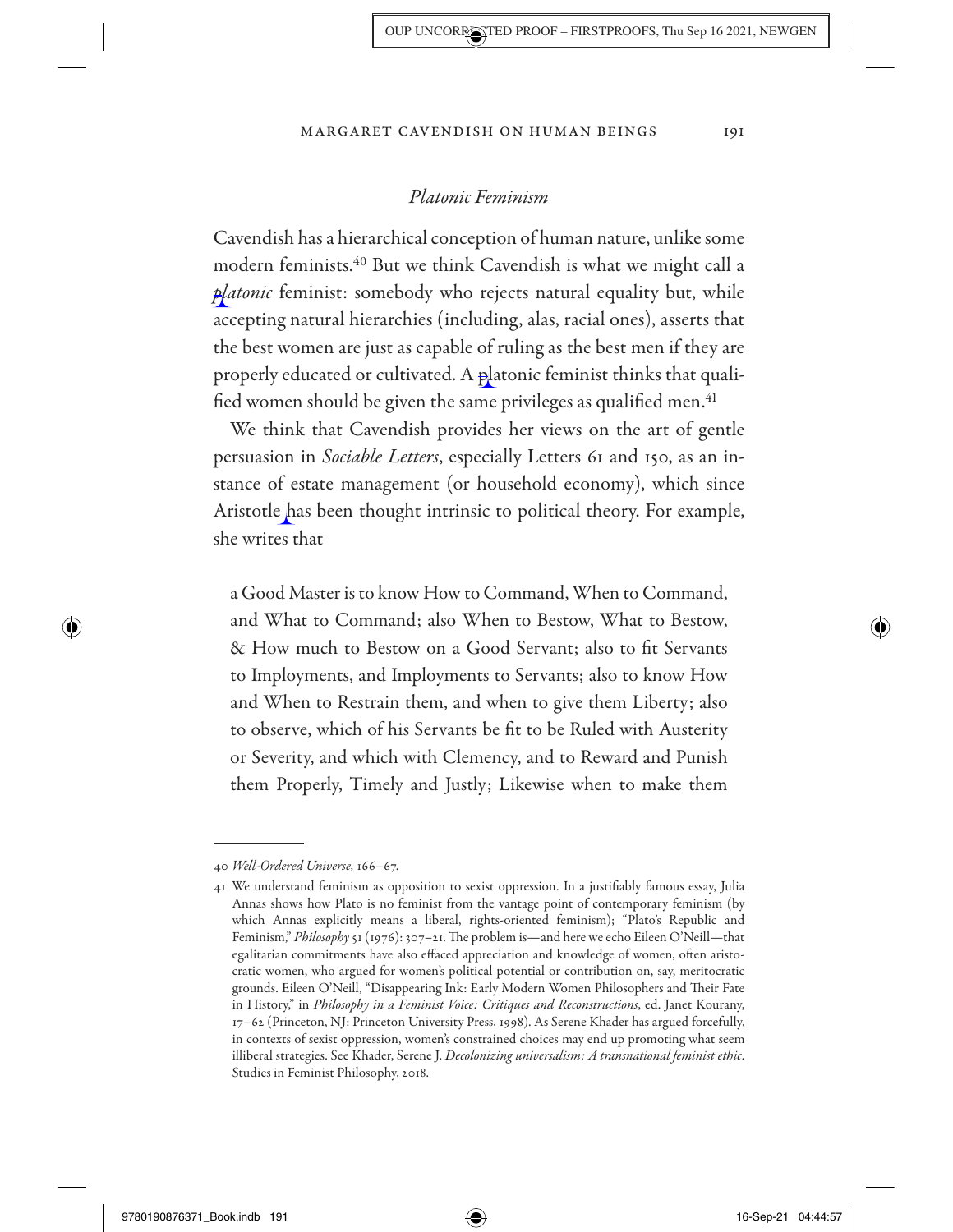Work, and when to let them Play or Sport; as also when to Keep them at a Distance, and when to Associate Himself with them.<sup>42</sup>

Cavendish calls explicit attention to the political analogy when she compares these to the rule over "Subjects to their Natural Prince." This presupposes contextual judgments about people's individual characters and needs as well as knowledge about how they are to negotiate their (hierarchically organized) social roles. It also presupposes knowledge of how we respond to (nonviolent) incentives (see SL 150).

In fact, we would argue that Boyle underestimates Cavendish's commitment to the idea that women can be good rational masters, too, alongside their husbands, or independent from them.<sup>43</sup> This is manifested by the practical knowledge, and the "reason," of the "Governess" of her estate, who reveals a subtle understanding of economics, including the roles of opportunity costs and human capital in the organization of labor (SL 150). Moreover, she advocates for education of the female servants not primarily on economic grounds but to "Inrich their Understandings, and Increase their Knowledges, and Quicken their Wit, all which may make their Life Happy" and, in part, "to Manage a Plentiful Fortune Wisely" (SL 150). As our term "platonic feminism" suggests, Cavendish did not invent this position; she shares such a feminism with Marie De Gournay and her exact contemporary Anna Maria Van Schurman (although there is no evidence of mutual influence).

One may object that we have offered slender evidence of Cavendish's platonic feminism so far. But we think it is woven into her representation of nature. For example, she writes: "for though Nature is old, yet she is not a Witch, but a grave, wise, methodical Matron, ordering

↔

 <sup>42</sup> Margaret Cavendish, *CCXI Sociable Letters*, London: William Wilson, 1664. Cited as SL followed by page number.

 <sup>43</sup> Boyle writes that "while Cavendish is aware of the feminist (or proto- feminist) position that women are 'equal by nature,' she does not herself accept that view" (*Well- Ordered Universe*, 76).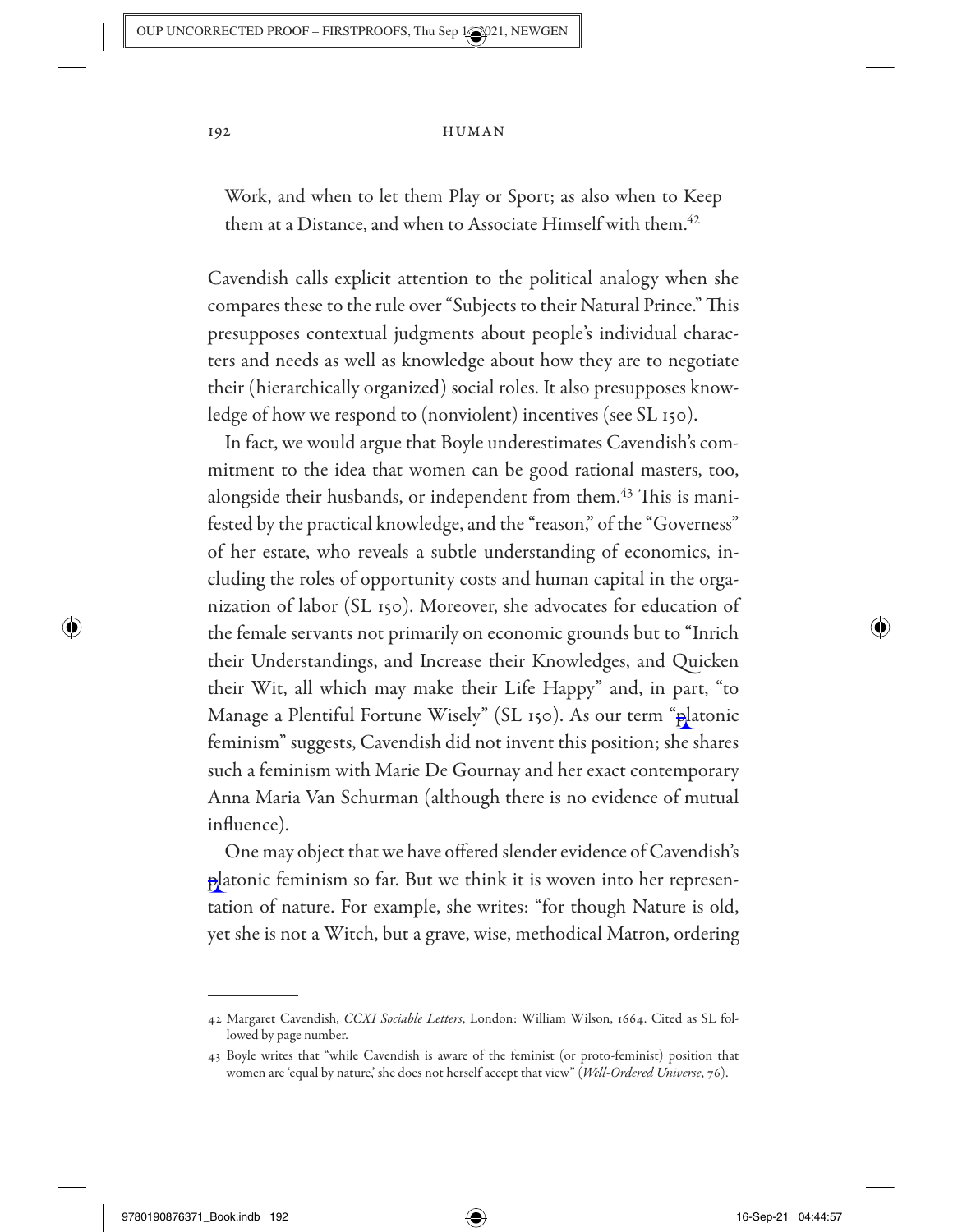her Infinite family, which are her several parts, with ease and facility, without needless troubles and difficulties; for these are onely made through the ignorance of her several parts or particular Creatures, not understanding their Mistress, Nature, and her actions and government, for which they cannot be blamed; for how should a part understand the Infinite body, when it doth not understand it self; but Nature understands her parts better, then they do her" (PL  $302-3$ ). Here nature is represented as the wise and methodical female ruler of an estate who understands the proper arrangement of things.<sup>44</sup> This is so even if her subjects fail to understand her as well as she does them, and this corresponds to the hierarchical nature of the rule over subjects by the rational ruler. Reasoned leadership here is gendered female.

In fact, and to close on a note of speculation, if one accepts the possibility that women were, by Cavendish's lights, actively engaged in estate management, there is a clear hint that she thinks women ought to play a larger role in political life. As she writes, "a private Family is more regular and better ordered then a great State or Commonwealth" ( $PL$  534).

### Conclusion

In this essay we have treated Cavendish as a metaphysician of nature, of which human beings are a part. Hers is a distinctive metaphysics of human nature. Humans are functionally and hierarchically organized kinds that are, themselves, composed of many societies and can enter into societies (that are functionally and hierarchically organized). We have argued that this metaphysics grounds her social and political philosophy, but we have also shown that social tropes and metaphors

9780190876371\_Book.indb 193 780190876371\_Book.indb 193

↔

⇔

 <sup>44</sup> A witch, by contrast, seems to promote disorder. We note that Cavendish is fully aware of the implication that any powerful woman would be thought a witch— someone who performs her deeds by charms and malevolent magic. For her denial of the existence of witches, see PL 227-29 and  $298 - 303.$